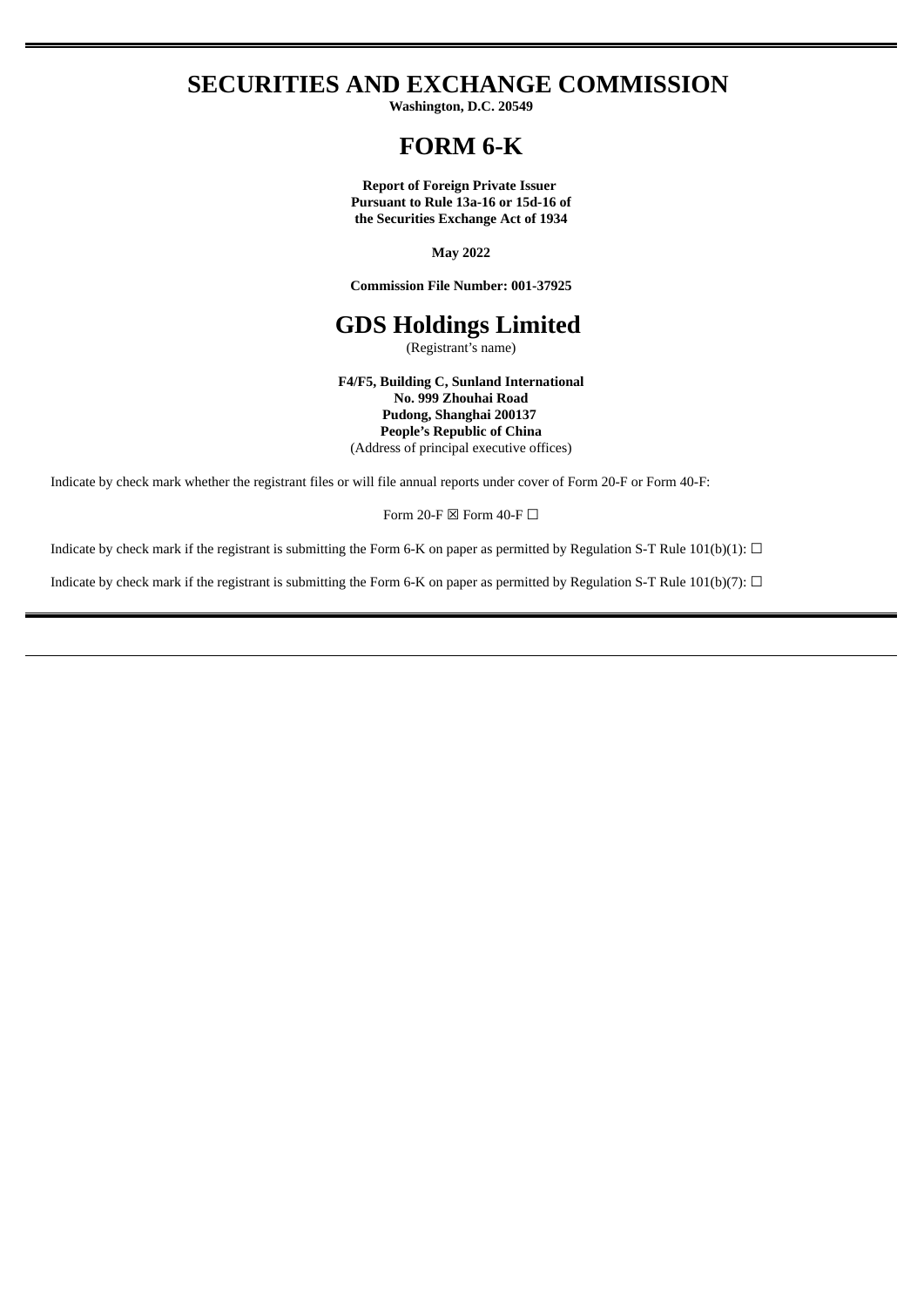## **EXHIBITS**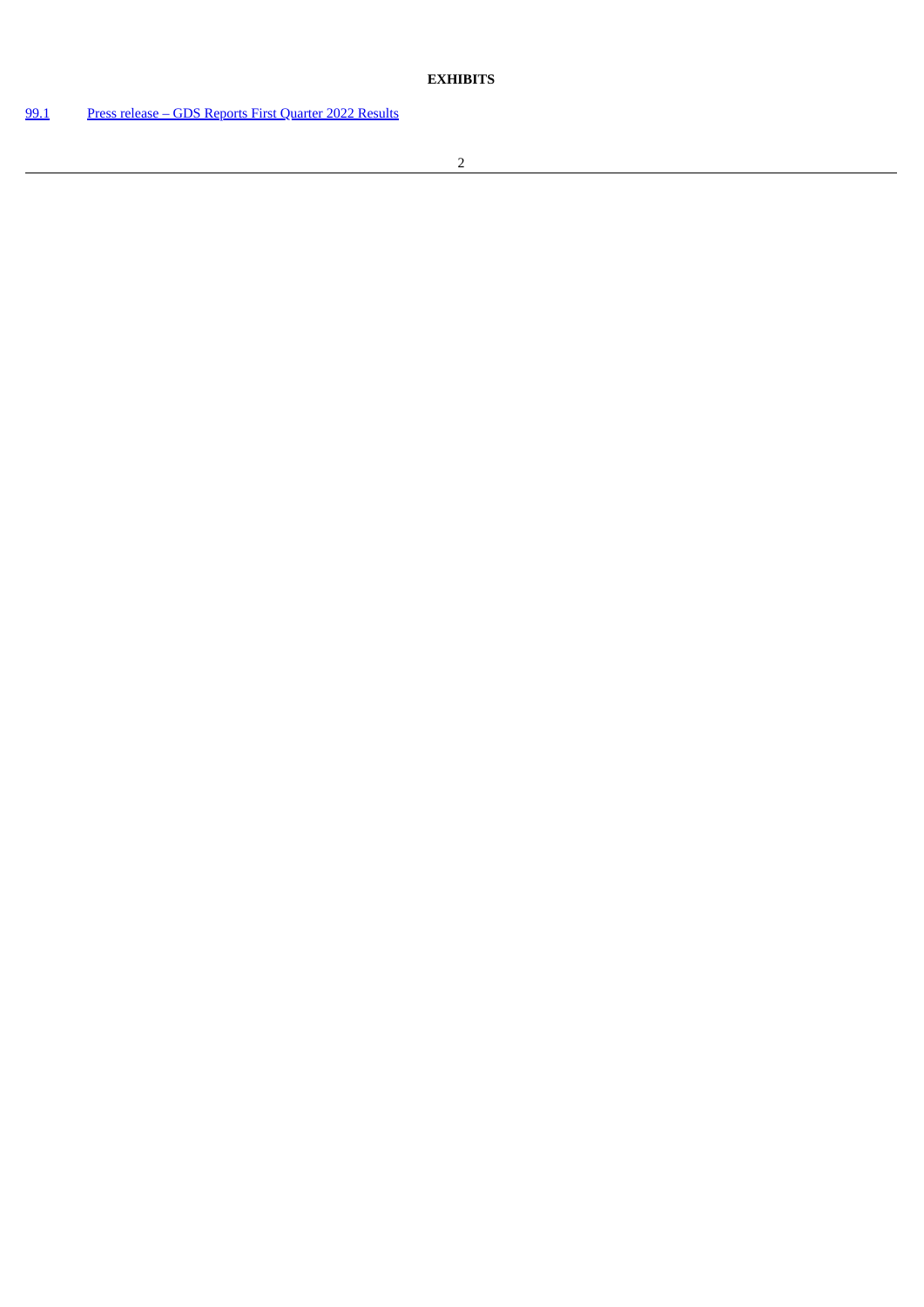## **SIGNATURES**

Pursuant to the requirements of the Securities Exchange Act of 1934, the registrant has duly caused this report to be signed on its behalf by the undersigned, thereunto duly authorized.

## **GDS Holdings Limited**

Date: May 19, 2022 By: /s/ William Wei Huang

Name: William Wei Huang Title: Chief Executive Officer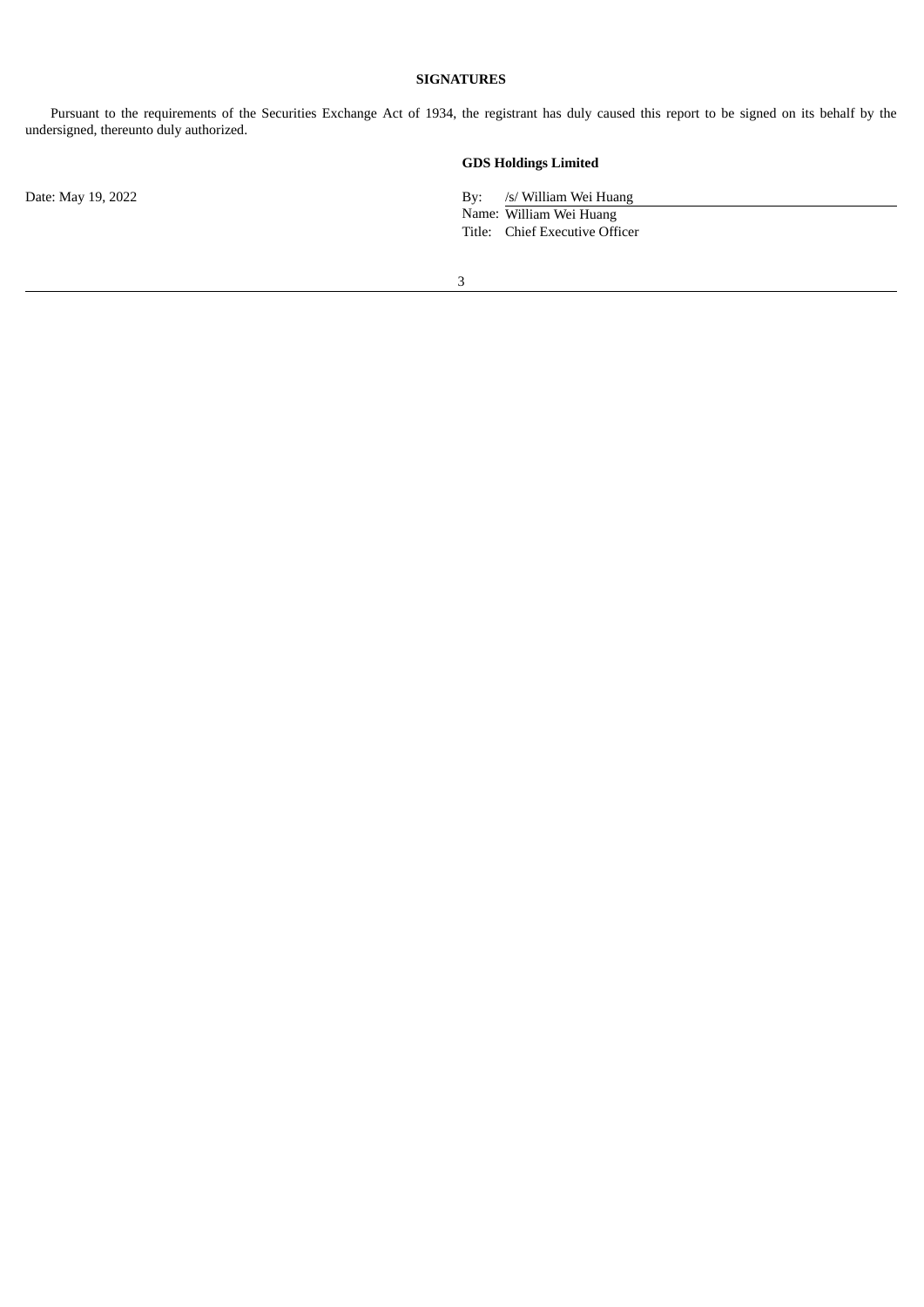<span id="page-3-0"></span>

## **GDS Reports**

**First Quarter 2022 Results**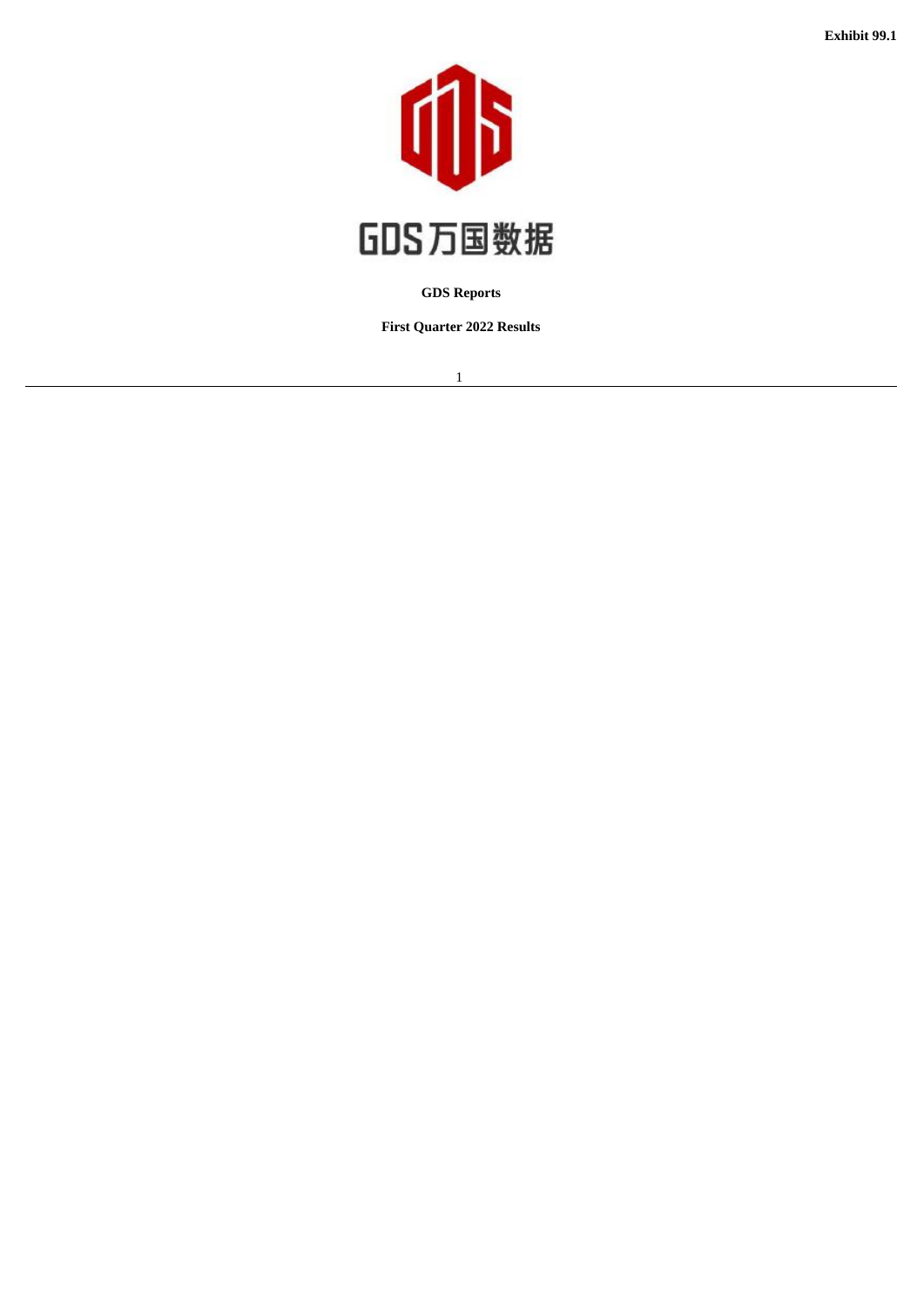#### **GDS Holdings Limited Reports First Quarter 2022 Results**

**Shanghai, China, May 19, 2022** – GDS Holdings Limited ("GDS Holdings", "GDS" or the "Company") (NASDAQ: GDS; HKEX: 9698), a leading developer and operator of high-performance data centers in China, today announced its unaudited financial results for the first quarter ended March 31, 2022.

#### *First Quarter 2022 Financial Highlights*

- · Net revenue increased by 31.5% year-over-year ("Y-o-Y") to RMB2,243.6 million (US\$353.9 million) in the first quarter of 2022 (1Q2021: RMB1,706.0 million).
- Service revenue increased by 31.6% Y-o-Y to RMB2,243.5 million (US\$353.9 million) in the first quarter of 2022 (1Q2021: RMB1,704.5 million).
- Net loss was RMB373.3 million (US\$58.9 million) in the first quarter of 2022, compared with a net loss of RMB278.7 million in the first quarter of 2021.
- · Adjusted EBITDA (non-GAAP) increased by 28.5% Y-o-Y to RMB1,051.2 million (US\$165.8 million) in the first quarter of 2022 (1Q2021: RMB817.9 million). See "Non-GAAP Disclosure" and "Reconciliations of GAAP and non-GAAP results" elsewhere in this earnings release.
- · Adjusted EBITDA margin (non-GAAP) decreased to 46.9% in the first quarter of 2022 (1Q2021: 47.9%).

## *Operating Highlights 1*

- · Total area committed and pre-committed by customers increased by 18,188 square meters ("sqm") in the first quarter of 2022, to reach 575,009 sqm as of March 31, 2022, an increase of 24.5% Y-o-Y (March 31, 2021: 461,823 sqm).
- Area in service increased by 4,461 sqm in the first quarter of 2022, to reach 492,344 sqm as of March 31, 2022, an increase of 36.6% Y-o-Y (March 31, 2021: 360,542 sqm).
- · Commitment rate for area in service was 95.3% as of March 31, 2022 (March 31, 2021: 95.0%).

1 From the third quarter of 2021, the Company has revised its historical operating metrics to include all Build-Operate-Transfer ("B-O-T") data centers, including B-O-T joint venture data centers.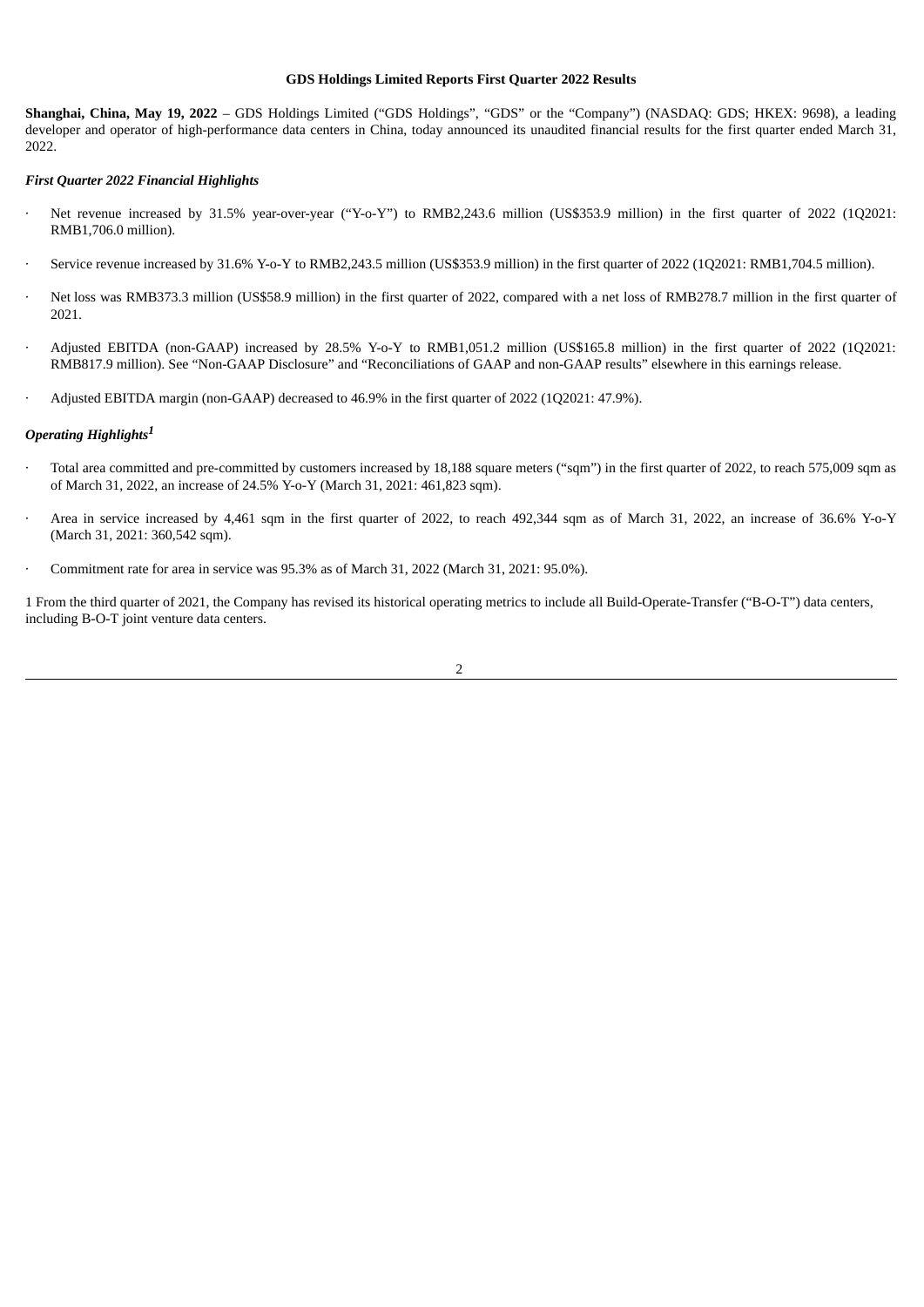- Area under construction was 168,128 sqm as of March 31, 2022 (March 31, 2021: 170,149 sqm).
- Pre-commitment rate for area under construction was 63.1% as of March 31, 2022 (March 31, 2021: 70.0%).
- Area utilized by customers increased by 12,545 sqm in the first quarter of 2022, to reach 332,019 sqm as of March 31, 2022, an increase of 32.2% Y-o-Y (March 31, 2021: 251,063 sqm).
- · Utilization rate for area in service was 67.4% as of March 31, 2022 (March 31, 2021: 69.6%).

"We kicked off 2022 with a solid first quarter," said Mr.William Huang, Chairman and Chief Executive Officer. "During the first quarter, we secured over 18,000 sqm of new bookings and further cemented our leading position in China's Tier 1 markets through both organic and acquisition-driven growth. In addition, we progressed our regionalization plan to deepen our presence in Southeast Asia through our partnership with YTL for green data center campus development in Malaysia, creating a unique platform with access to renewable energy in this emerging digital region."

"We maintained a steady financial performance in the first quarter, achieving a revenue increase of 31.5% and Adjusted EBITDA growth of 28.5% yearover-year, " commented Mr. Dan Newman, Chief Financial Officer. "Our Adjusted EBITDA margin was 46.9% compared with 47.0% last quarter. Additionally, we raised US\$620 million during the first quarter through a private convertible senior note and obtained debt financing and refinancing facilities of around US\$532 million to continue building our capital base to support future business growth."

### *First Quarter 2022 Financial Results*

Net revenue in the first quarter of 2022 was RMB2,243.6 million (US\$353.9 million), a 31.5% increase over the first quarter of 2021 of RMB1,706.0 million and a 2.6% increase over the fourth quarter of 2021 of RMB2,187.4 million. Service revenue in the first quarter of 2022 was RMB2,243.5 million (US\$353.9 million), a 31.6% increase over the first quarter of 2021 of RMB1,704.5 million and a 2.6% increase over the fourth quarter of 2021 of RMB2,185.9 million. The increase over the previous quarter was mainly due to the full quarter revenue contribution from additional area utilized in the previous quarter and the contribution from 12,545 sqm of net additional area utilized in the first quarter of 2022, mainly related to the Beijing 8 ("BJ8"), Langfang 3 ("LF3"), Langfang 10 ("LF10") and Nantong 3 ("NT3") data centers.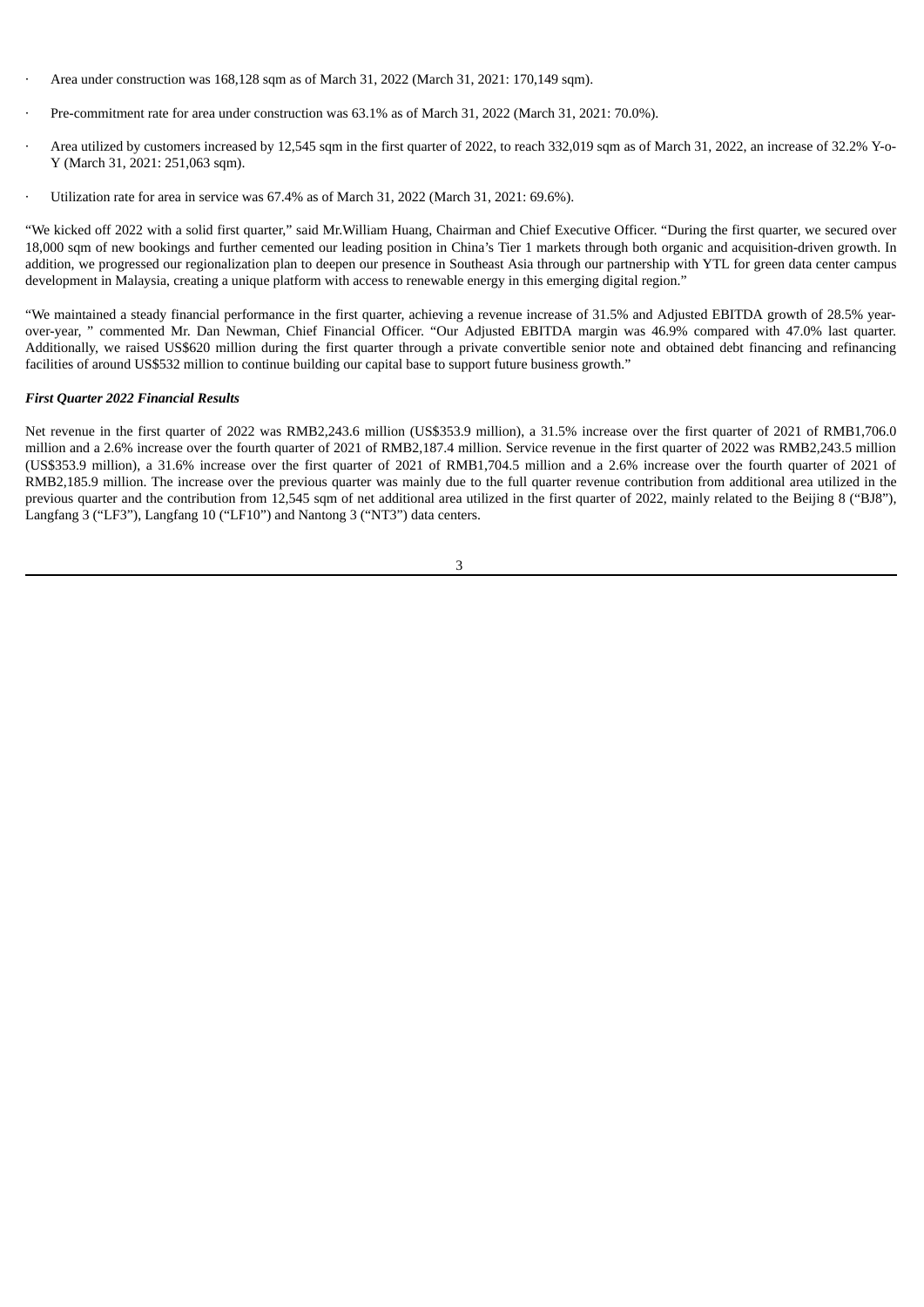Cost of revenue in the first quarter of 2022 was RMB1,757.2 million (US\$277.2 million), a 34.2% increase over the first quarter of 2021 of RMB1,309.1 million and a 3.4% increase over the fourth quarter of 2021 of RMB1,700.1 million. The increase over the previous quarter was mainly due to an increase in utility cost as a result of higher power consumption due to higher area utilized and higher power tariffs following the power market reform initiated during the previous quarter, and an increase in depreciation and amortization cost related to the full quarter contribution from new data centers coming into service in the previous quarter, as well as new data centers coming into service in the first quarter of 2022, namely Changshu 2 ("CS2") Phase 2 and Wuhan 1 ("WH1") Phase 1 (through acquisition) data centers.

Gross profit was RMB486.4 million (US\$76.7 million) in the first quarter of 2022, a 22.6% increase over the first quarter of 2021 of RMB396.9 million, and a 0.2% decrease over the fourth quarter of 2021 of RMB487.3 million. The slight decrease over the previous quarter was mainly due to higher power tariffs leading to higher utility cost as a result of the power market reform initiated during the previous quarter, and higher depreciation and amortization cost related to new data centers coming into service during the fourth quarter of 2021 and the first quarter of 2022.

Gross profit margin was 21.7% in the first quarter of 2022, compared with 23.3% in the first quarter of 2021, and 22.3% in the fourth quarter of 2021. The decrease over the previous quarter was mainly due to higher power tariffs as a result of the power market reform initiated during the previous quarter, and higher depreciation and amortization cost related to new data centers coming into service during the fourth quarter of 2021 and the first quarter of 2022.

Adjusted Gross Profit ("Adjusted GP") (non-GAAP) is defined as gross profit excluding depreciation and amortization, operating lease cost relating to prepaid land use rights, accretion expenses for asset retirement costs and share-based compensation expenses allocated to cost of revenue. Adjusted GP was RMB1,174.6 million (US\$185.3 million) in the first quarter of 2022, a 26.6% increase over the first quarter of 2021 of RMB928.0 million and a 2.3% increase over the fourth quarter of 2021 of RMB1,148.4 million. See "Non-GAAP Disclosure" and "Reconciliations of GAAP and non-GAAP results" elsewhere in this earnings release.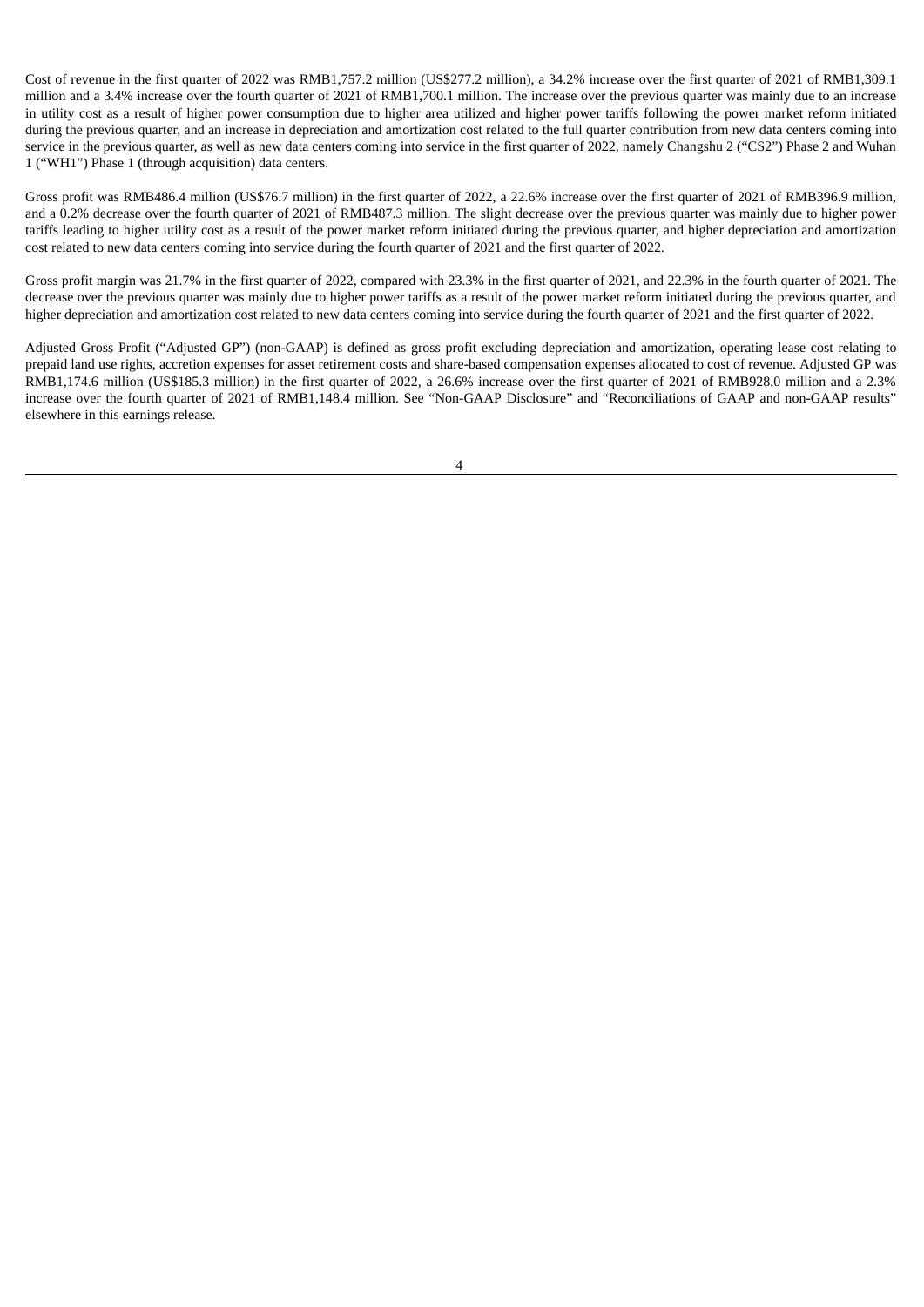Adjusted GP margin (non-GAAP) was 52.4% in the first quarter of 2022, compared with 54.4% in the first quarter of 2021, and 52.5% in the fourth quarter of 2021. The Adjusted GP margin stayed at a similar level as the previous quarter, which is an outcome of higher power tariffs leading to higher utility cost partially offset by a decrease of other cash costs in cost of revenue.

Selling and marketing expenses, excluding share-based compensation expenses of RMB13.0 million (US\$2.0 million), were RMB28.6 million (US\$4.5 million) in the first quarter of 2022, a 40.2% increase from the first quarter of 2021 of RMB20.4 million (excluding share-based compensation of RMB15.3 million) and a 3.8% decrease from the fourth quarter of 2021 of RMB29.7 million (excluding share-based compensation of RMB12.4 million). The decrease over the previous quarter was primarily due to a decrease in marketing activities during the Chinese New Year season.

General and administrative expenses, excluding share-based compensation expenses of RMB52.6 million (US\$8.3 million), depreciation and amortization expenses of RMB121.1 million (US\$19.1 million) and operating lease cost relating to prepaid land use rights of RMB20.7 million (US\$3.3 million), were RMB105.3 million (US\$16.6 million) in the first quarter of 2022, a 4.2% increase over the first quarter of 2021 of RMB101.1 million (excluding sharebased compensation expenses of RMB59.7 million, depreciation and amortization expenses of RMB62.1 million and operating lease cost relating to prepaid land use rights of RMB8.2 million) and a 9.4% decrease from the fourth quarter of 2021 of RMB116.2 million (excluding share-based compensation of RMB50.8 million, depreciation and amortization expenses of RMB104.5 million, and operating lease cost relating to prepaid land use rights of RMB9.3 million). The decrease over the previous quarter was mainly due to a lower level of professional fees related to acquisitions.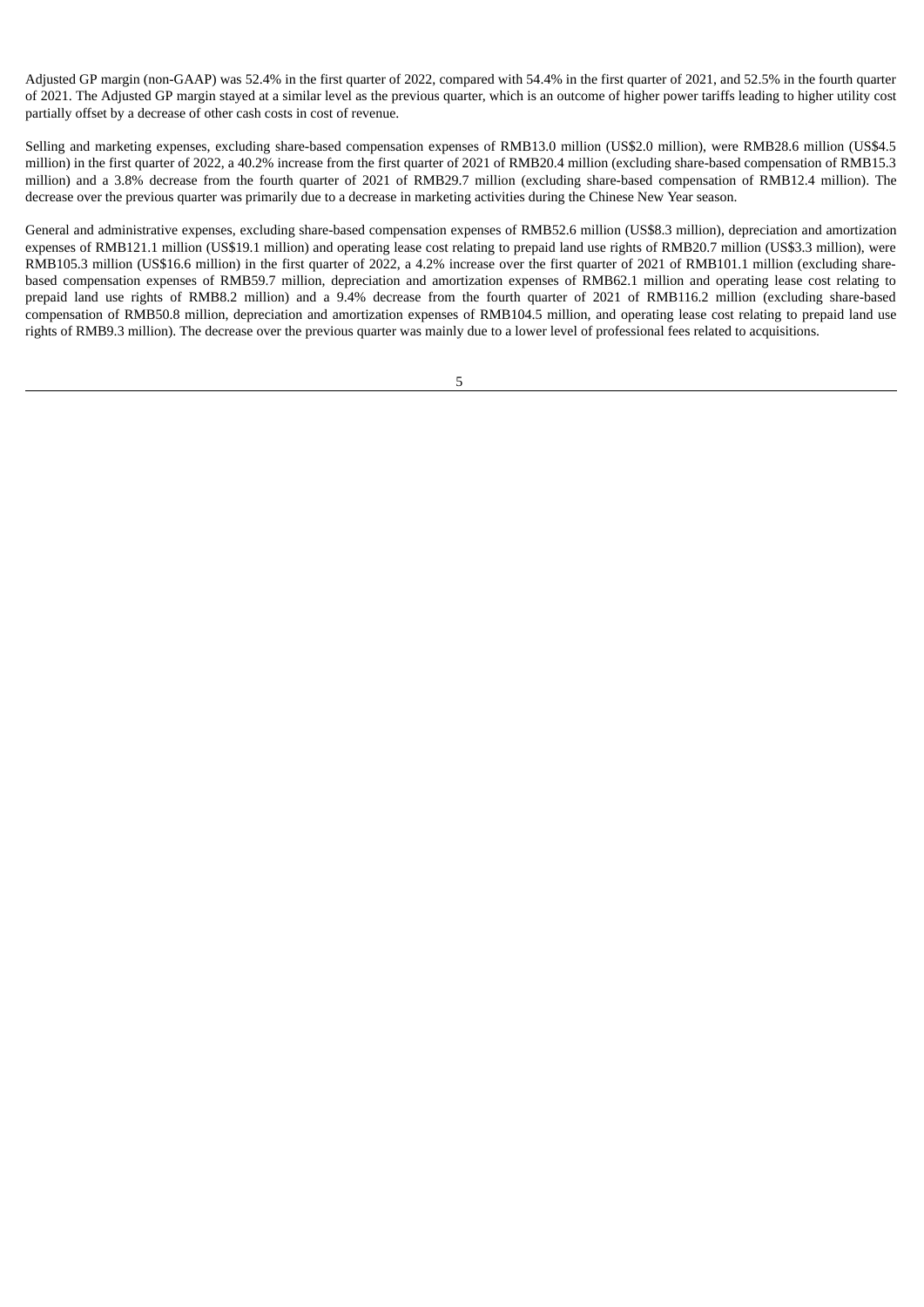Research and development costs were RMB9.8 million (US\$1.5 million) in the first quarter of 2022, compared with RMB9.3 million in the first quarter 2021 and RMB12.4 million in the fourth quarter of 2021.

Net interest expenses for the first quarter of 2022 were RMB453.5 million (US\$71.5 million), a 26.8% increase over the first quarter of 2021 of RMB357.7 million and a 2.4% increase over the fourth quarter of 2021 of RMB442.8 million. The increase over the previous quarter was mainly due to higher interest expenses on increased total gross debt balance to finance data center capacity expansion.

Foreign currency exchange loss for the first quarter of 2022 was RMB4.7 million (US\$0.7 million), compared with a gain of RMB1.2 million in the first quarter of 2021 and a loss of RMB3.9 million in the fourth quarter of 2021.

Others, net for the first quarter of 2022 was RMB21.5 million (US\$3.4 million), compared with RMB16.3 million in the first quarter of 2021 and RMB37.2 million in the fourth quarter of 2021.

Net loss in the first quarter of 2022 was RMB373.3 million (US\$58.9 million), compared with a net loss of RMB278.7 million in the first quarter of 2021 and a net loss of RMB312.9 million in the fourth quarter of 2021.

Adjusted EBITDA (non-GAAP) is defined as net loss excluding net interest expenses, income tax expenses (benefits), depreciation and amortization, operating lease cost relating to prepaid land use rights, accretion expenses for asset retirement costs, share-based compensation expenses and gain from purchase price adjustment. Adjusted EBITDA was RMB1,051.2 million (US\$165.8 million) in the first quarter of 2022, a 28.5% increase over the first quarter of 2021 of RMB817.9 million and a 2.3% increase over the fourth quarter of 2021 of RMB1,027.4 million.

Adjusted EBITDA margin (non-GAAP) was 46.9% in the first quarter of 2022, compared with 47.9% in the first quarter of 2021, and 47.0% in the fourth quarter of 2021. The slight decrease over the previous quarter was mainly due to higher power tariffs leading to higher utility cost partially offset by a lower level of corporate expenses during the quarter.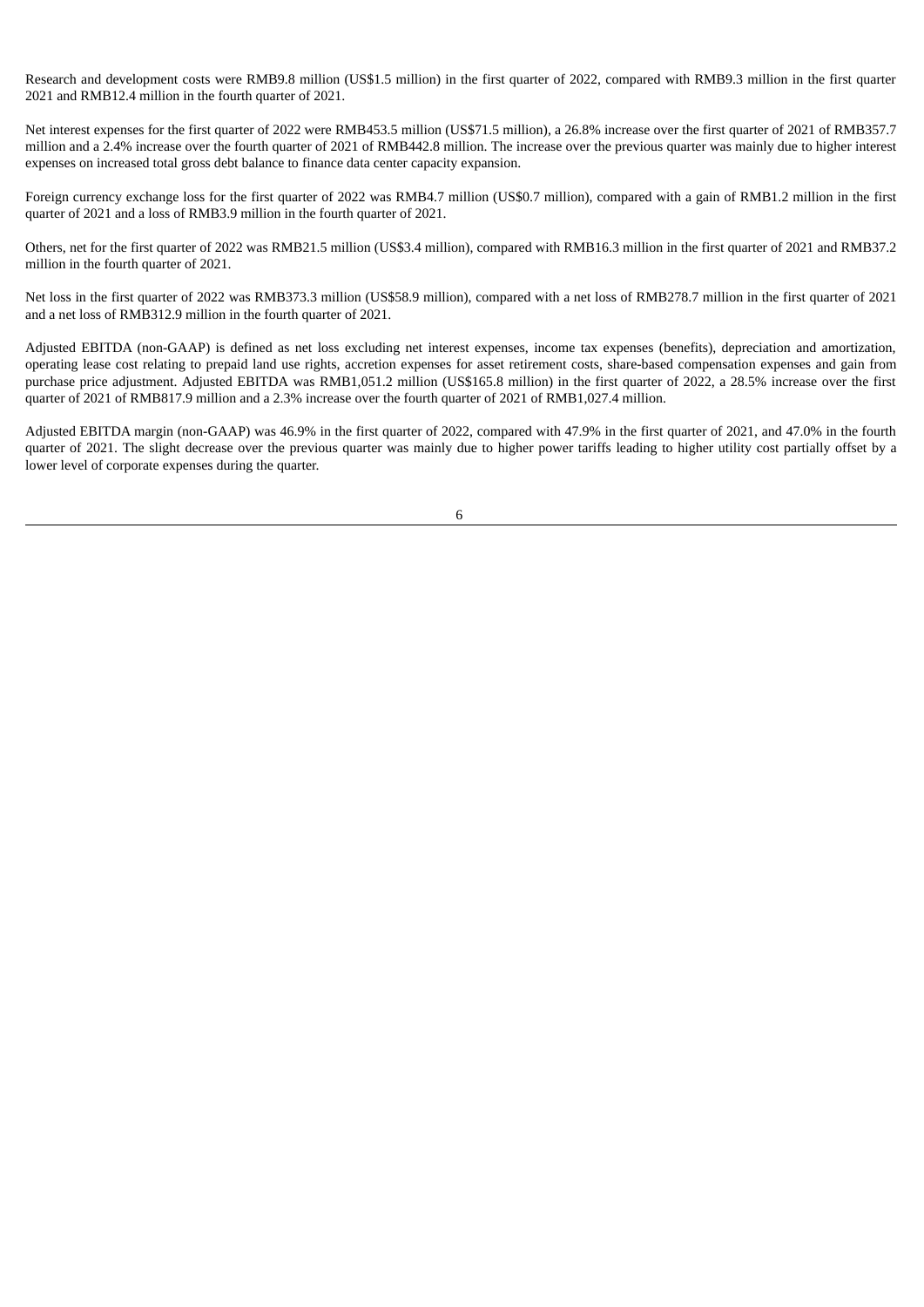Basic and diluted loss per ordinary share in the first quarter of 2022 was RMB0.39 (US\$0.06), compared with RMB0.21 in the first quarter of 2021, and RMB0.24 in the fourth quarter of 2021.

Basic and diluted loss per American Depositary Share ("ADS") in the first quarter of 2022 was RMB3.15 (US\$0.50), compared with RMB1.66 in the first quarter of 2021, and RMB1.92 in the fourth quarter of 2021. Each ADS represents eight Class A ordinary shares.

#### *Sales*

Total area committed and pre-committed at the end of the first quarter of 2022 was 575,009 sqm, compared with 461,823 sqm at the end of the first quarter of 2021 and 556,822 sqm at the end of the fourth quarter of 2021, an increase of 24.5% Y-o-Y and 3.3% quarter-over-quarter ("Q-o-Q"), respectively. In the first quarter of 2022, net additional total area committed was 18,188 sqm, including significant contributions from the Shanghai 18 ("SH18") Phase 1, Beijing 14 ("BJ14") Phase 1, Beijing 21 ("BJ21") and Beijing 22 ("BJ22") data centers.

#### *Data Center Resources*

Area in service at the end of the first quarter of 2022 was 492,344 sqm, compared with 360,542 sqm at the end of the first quarter of 2021 and 487,883 sqm at the end of the fourth quarter of 2021, an increase of 36.6% Y-o-Y and 0.9% Q-o-Q. In the first quarter of 2022, CS2 Phase 2 and WH1 Phase 1 (through acquisition) data centers came into service.

Area under construction at the end of the first quarter of 2022 was 168,128 sqm, compared with 170,149 sqm at the end of the first quarter of 2021 and 161,515 sqm at the end of the fourth quarter of 2021, a decrease of 1.2% Y-o-Y and an increase of 4.1% Q-o-Q, respectively. In the first quarter of 2022, construction commenced on the SH18 Phase 1 and WH1 Phase 2 data centers.

- · SH18 Phase 1 is the first phase of SH18 data center at the same site as our Shanghai 16 and Shanghai 17 data centers in the Minhang District of Shanghai. SH18 Phase 1 will yield a net floor area of 6,680 sqm and is 67.5% pre-committed. It is expected to come into service in the second half of 2022.
- · WH1 Phase 2 is the second and final phase of WH1 data center which the Company completed the acquisition of during the first quarter of 2022. WH1 Phase 2 will yield a net floor area of 2,800 and is expected to come into service in the first half of 2023.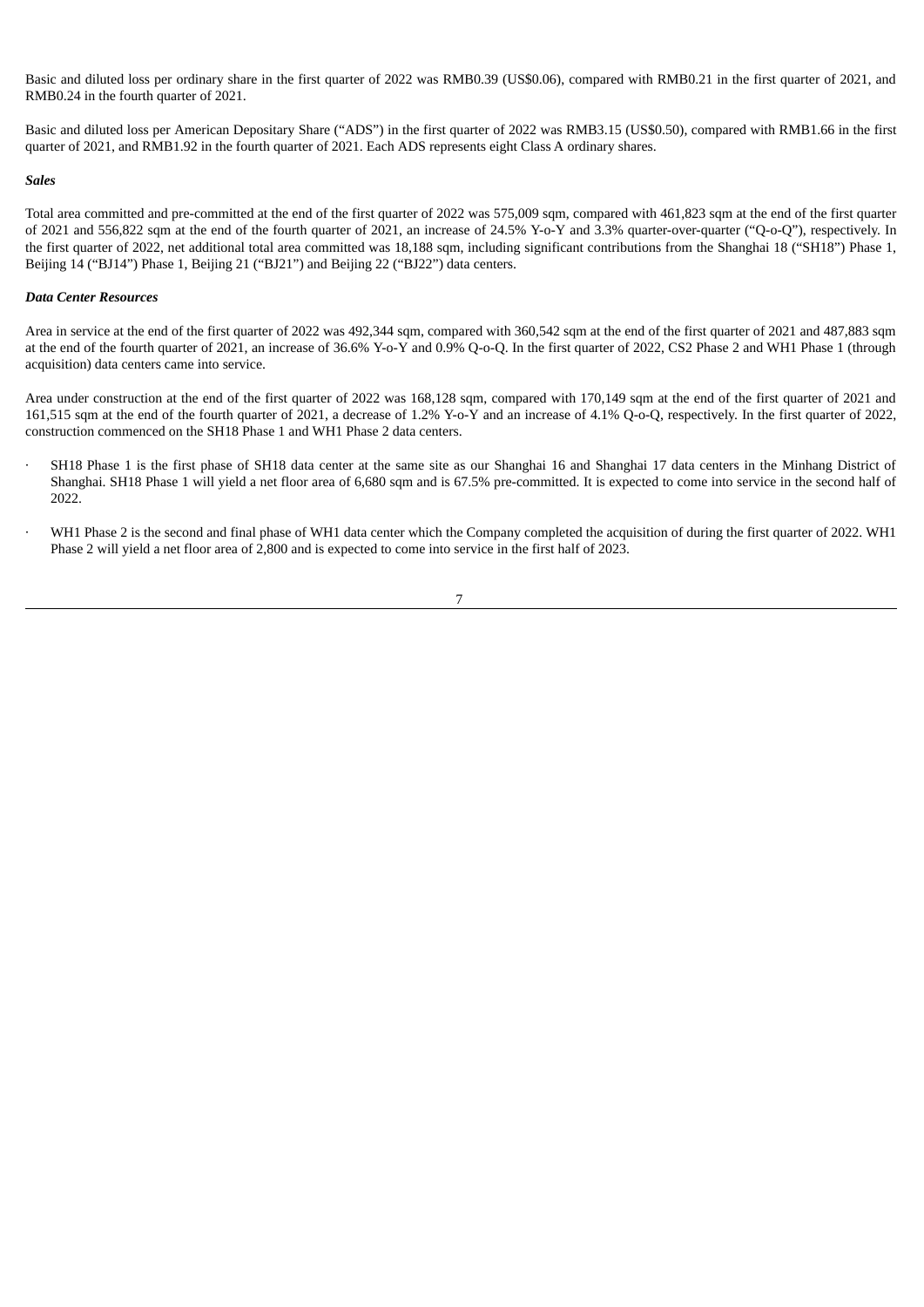Commitment rate for area in service was 95.3% at the end of the first quarter of 2022, compared with 95.0% at the end of the first quarter of 2021 and 93.8% at the end of the fourth quarter of 2021. Pre-commitment rate for area under construction was 63.1% at the end of the first quarter of 2022, compared with 70.0% at the end of the first quarter of 2021 and 61.3% at the end of the fourth quarter of 2021.

Area utilized at the end of the first quarter of 2022 was 332,019 sqm, compared with 251,063 sqm at the end of the first quarter of 2021 and 319,475 sqm at the end of the fourth quarter of 2021, an increase of 32.2% Y-o-Y and 3.9% Q-o-Q. Net additional area utilized was 12,545 sqm in the first quarter of 2022, which mainly came from additional area utilized in the BJ8, LF3, LF10 and NT3 data centers.

Utilization rate for area in service was 67.4% at the end of the first quarter of 2022, compared with 69.6% at the end of the first quarter of 2021 and 65.5% at the end of the fourth quarter of 2021.

During the first quarter of 2022, the Company completed its previously announced acquisition of 100% equity interest in target companies which are developing a data center site in Wuhan, Hubei Province, containing two data centers, WH1 and Wuhan 2 ("WH2"). The two data centers will yield an aggregate net floor area of approximately 8,400 sqm once fully developed. WH1 Phase 1, with a net floor area of 1,400 sqm, is currently in service and 100% committed. WH1 Phase 2, with a net floor area of 2,800 sqm, is currently under construction. WH2, with a potential net floor area of 4,200 sqm, is currently held for future development.

During the first quarter of 2022, the Company completed its previously announced acquisition of a greenfield site in the Nusajaya Tech Park, Johor, Malaysia, immediately adjacent to Singapore. The Company intends to develop the site into a data center campus comprising a total net floor area of approximately 18,000 sqm, or 54 MW of total IT power capacity, according to the initial design. The first phase of the development, with an IT power capacity of 18 MW, is expected to be delivered in 2024.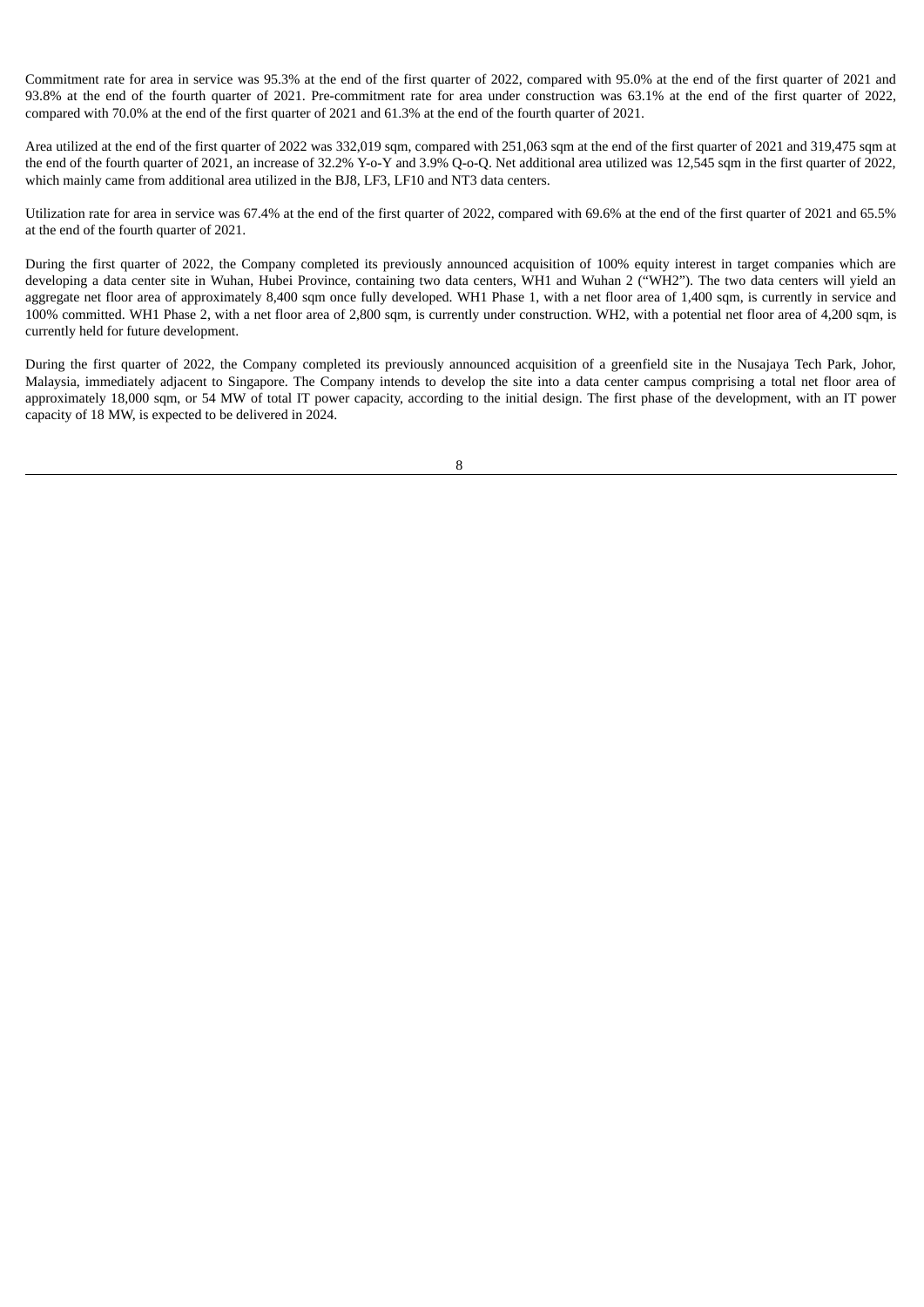During the first quarter of 2022, the Company completed its previously announced acquisition of a greenfield site in the Nongsa Digital Park, located in Batam, Indonesia, approximately 25 km from Singapore. The Company plans to construct two new data center buildings on the site, comprising a total net floor area of approximately 10,000 sqm or 28 MW of total IT power capacity. The Company expects to secure a supply of renewable energy to support the data center site. The development of a data center campus in Nongsa Digital Park will complement the Company's existing project in the Nusajaya Tech Park, Johor, Malaysia forming a strong core for its "Singapore Plus" strategy in the region.

During the first quarter of 2022, the Company completed its previously announced acquisition of a majority equity interest in a target company which owns greenfield land in the Xianghe County of Langfang in Hebei Province, namely Xianghe Land Site 1. The target company has already obtained required energy quota and other approvals for data center development on the site. Approximately 10 km to the east of Tongzhou District of Beijing, the site is well located to serve the Beijing market. Xianghe Land Site 1 has a land area of approximately 65,000 sqm and, once fully developed, it will yield a net floor area of approximately 30,000 sqm. It is currently held for future development. The Company will subsequently acquire all the remaining minority equity interest in the target company when certain conditions are met.

During the first quarter of 2022, as previously announced, the Company entered into a definitive agreement for the lease of a purpose-built building shell (currently under construction by the landlord) in Hong Kong which will house our Hong Kong 3 ("HK3") data center. HK3 is located in West Kowloon, approximately 3 km from the Company's existing Hong Kong 1 ("HK1"), Hong Kong 2 ("HK2") and Hong Kong 4 ("HK4") data center cluster in the Kwai Chung area. HK3 will yield a net floor area of 7,265 sqm. It is expected to be delivered in the second half of 2024, ensuring that we will have continuous new capacity across four purpose-built data centers coming into service in Hong Kong through 2022 to 2025.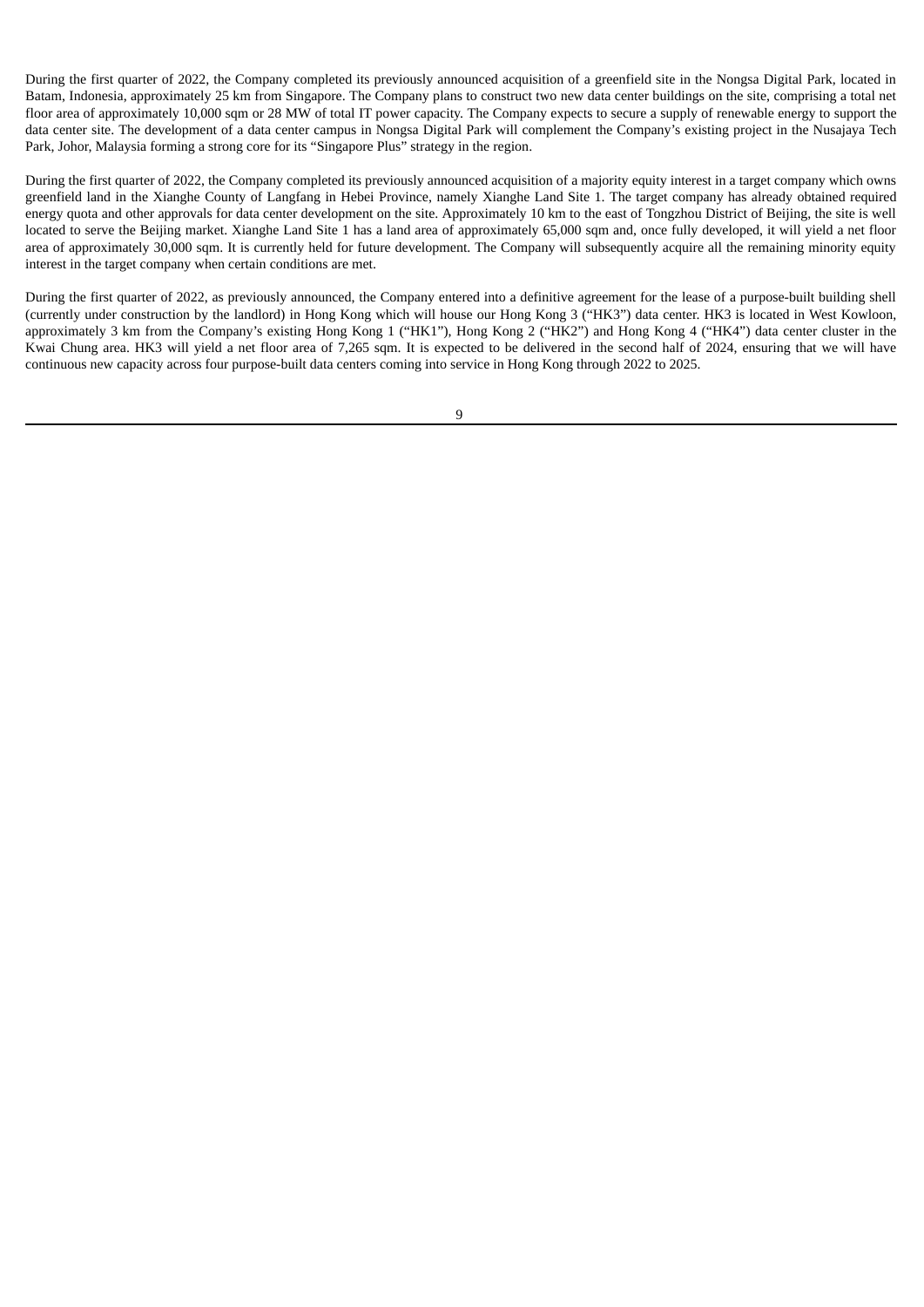On March 8, 2022 the Company closed its previously announced sale of US\$620 million in aggregate principal amount of 0.25% convertible senior notes due 2029 (the "Notes") to Sequoia China Infrastructure Fund I ("SCIF"), ST Telemedia Global Data Centres ("STT GDC"), and an Asian sovereign wealth fund which has a strategic relationship with GDS (collectively, the "Investors"). In conjunction with SCIF's investment in the Notes, GDS and Sequoia Capital China (together with its affiliates, "Sequoia China") have entered into a Strategic Cooperation Agreement pursuant to which GDS and Sequoia China will identify and pursue collaborative opportunities for business synergies between GDS and Sequoia China; the development and implementation of GDS's regionalization strategy; and strategic acquisitions and investments in the internet data center business in China and overseas.

#### *Liquidity*

As of March 31, 2022, cash was RMB11,320.9 million (US\$1,785.8 million). Total short-term debt was RMB6,793.1 million (US\$1,071.6 million), comprised of short-term borrowings and the current portion of long- term borrowings of RMB6,242.3 million (US\$984.7 million) and the current portion of finance lease and other financing obligations of RMB550.8 million (US\$86.9 million). Total long-term debt was RMB33,983.9 million (US\$5,360.8 million), comprised of long-term borrowings (excluding current portion) of RMB19,594.1 million (US\$3,090.9 million), convertible bonds of RMB5,804.5 million (US\$915.6 million) and the non-current portion of finance lease and other financing obligations of RMB8,585.4 million (US\$1,354.3 million). During the first quarter of 2022, the Company obtained new debt financing and re-financing facilities of RMB3,369.5 million (US\$531.5 million), and further raised \$US620 million from a convertible bond issuance.

## *Recent Developments*

#### *Shenzhen 11 Acquisition*

The Company has recently completed its previously announced acquisition of 100% equity interest in a target company which has developed a data center in the Longhua District of Shenzhen, Shenzhen 11 ("SZ11"). SZ11 will yield a net floor area of approximately 7,089 sqm. It is a scarce resource in a Tier 1 core location which the Company believes is highly marketable.

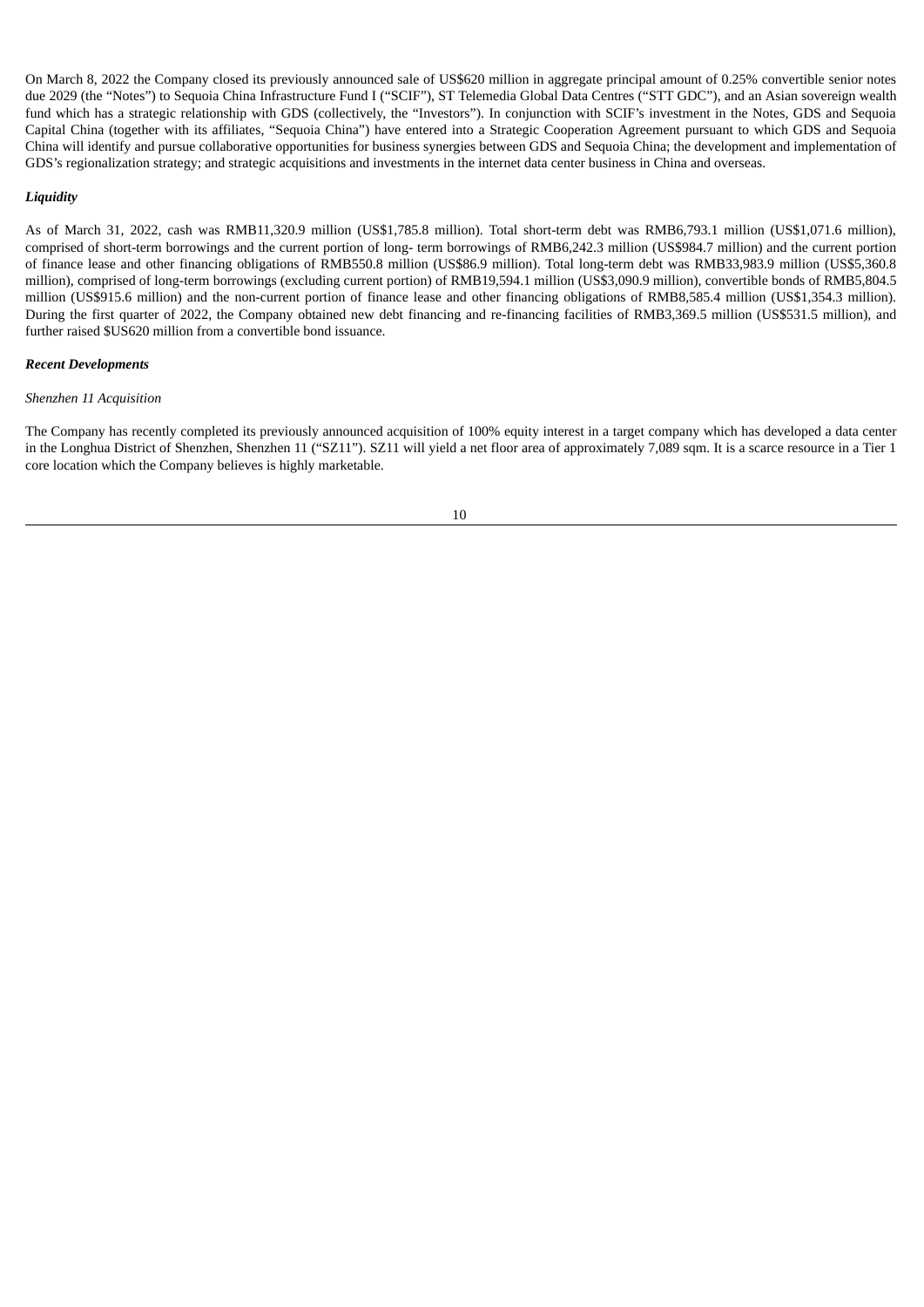### *Partnership with YTL for green data center campus development in Johor, Malaysia*

The Company recently signed a partnership with YTL Power International Berhad ("YTL Power"), an international multi-utility infrastructure group, to codevelop 168 MW of data center capacity, across 8 individual data center facilities, at the upcoming YTL Green Data Center Park in Johor, Malaysia. The first phase of the co-development will enter service in 2024. YTL Green Data Center Park ("the Park") is a visionary project initiated by YTL Data Center Holdings Pte. Ltd., a wholly-owned subsidiary of YTL Power. Located in Kulai, Johor, approximately 30 kilometres from the cities of Johor Bahru and Singapore, the Park will comprise 500 MW of total data center capacity integrated with an equivalent amount of solar power generation. It is the first hyperscale data center campus in Malaysia to be powered by on-site renewable energy. GDS's presence at the YTL Green Data Center Park will complement its hyperscale data center projects at Nusajaya Tech Park, Johor, Malaysia and Nongsa Digital Park, Batam, Indonesia.

#### *Ulanqab 1 to become a B-O-T joint venture data center*

The Company recently signed a share purchase agreement for the sale of a 49% equity interest in the project company of Ulanqab 1 ("UL1"), a buildoperate-transfer ("B-O-T") data center, under the new master joint venture agreement signed between GDS and GIC in the third quarter of 2021. Once the transaction is completed, UL1 will become the second B-O-T joint venture data center with GDS owning 51% equity interest and GIC owning 49%, after HL1 Phase 1 data center.

#### *Business Outlook*

The Company confirms that the previously provided guidance for total revenues of RMB9,320 – RMB9,680 million, adjusted EBITDA of RMB4,285 – RMB4,450 million and capex of around RMB12,000 million for the year of 2022 remain unchanged.

This forecast reflects the Company's preliminary view on the current business situation and market conditions, which are subject to change.

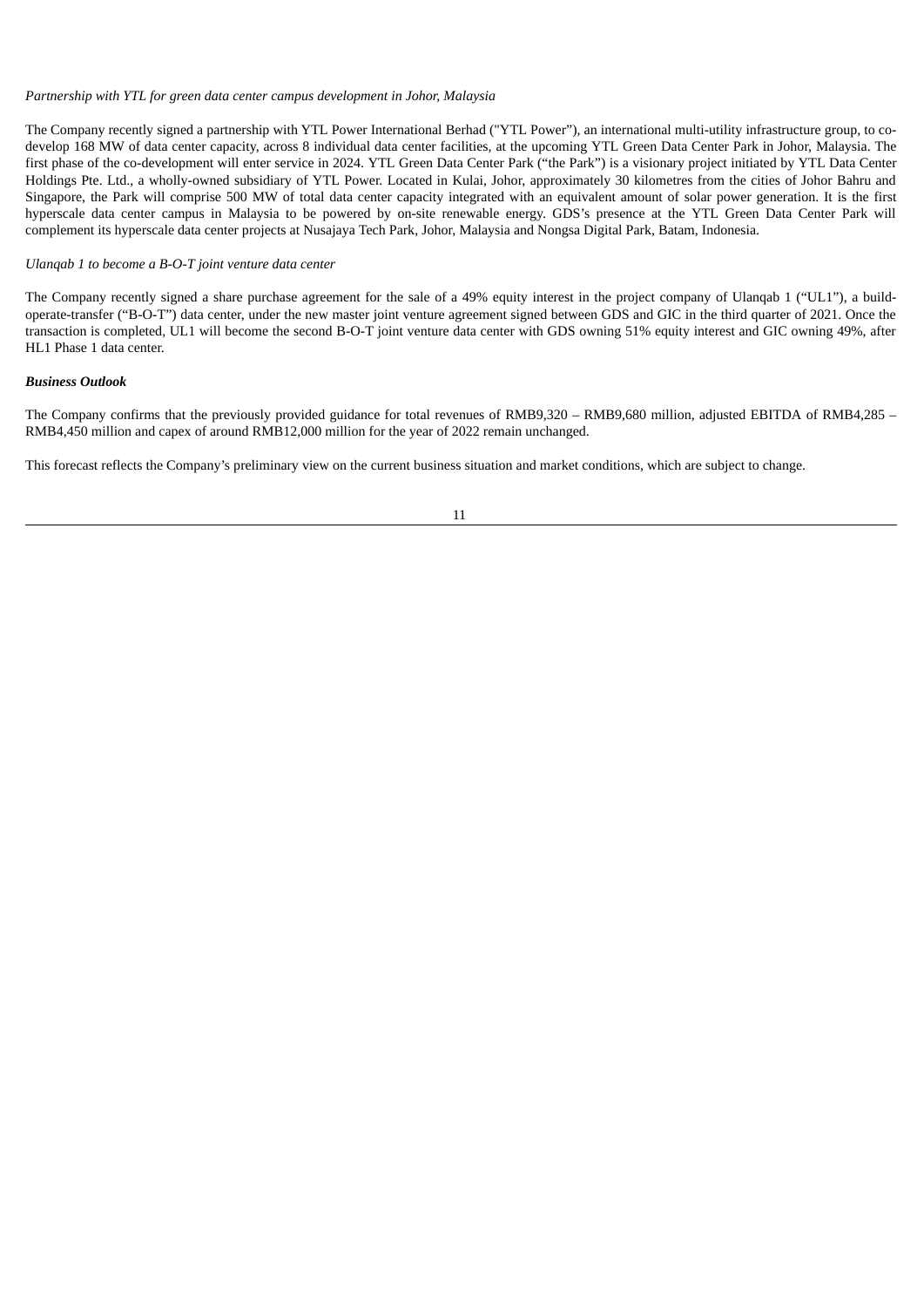## *Conference Call*

Management will hold a conference call at 8:00 p.m. U.S. Eastern Time on May 18, 2022 (8:00 a.m. Beijing Time on May 19, 2022) to discuss financial results and answer questions from investors and analysts. Listeners may access the call by dialing:

| <b>United States:</b> | +1-833-239-5565 |
|-----------------------|-----------------|
| International:        | +65-6713-5590   |
| Hong Kong:            | +852-3018-6771  |
| Mainland China:       | 400-820-5286    |
| Conference ID:        | 1699103         |

Participants should dial in at least 15 minutes before the scheduled start time and provide the Conference ID to the Operator to be connected to the conference. Due to conditions surrounding the outbreak of COVID-19, participants may experience longer than normal hold period before being assisted to join the call. The Company thanks everyone in advance for their patience and understanding.

A telephone replay will be available approximately two hours after the call until May 26, 2022 09:59 AM U.S. ET by dialing:

| <b>United States:</b>       | $+1 - 646 - 254 - 3697$ |
|-----------------------------|-------------------------|
| International:              | $+61-2-8199-0299$       |
| Hong Kong:                  | $+852 - 3051 - 2780$    |
| Mainland China:             | 400-820-9035            |
| Replay Access Code: 1699103 |                         |

A live and archived webcast of the conference call will be available on the Company's investor relations website at investors.gds-services.com.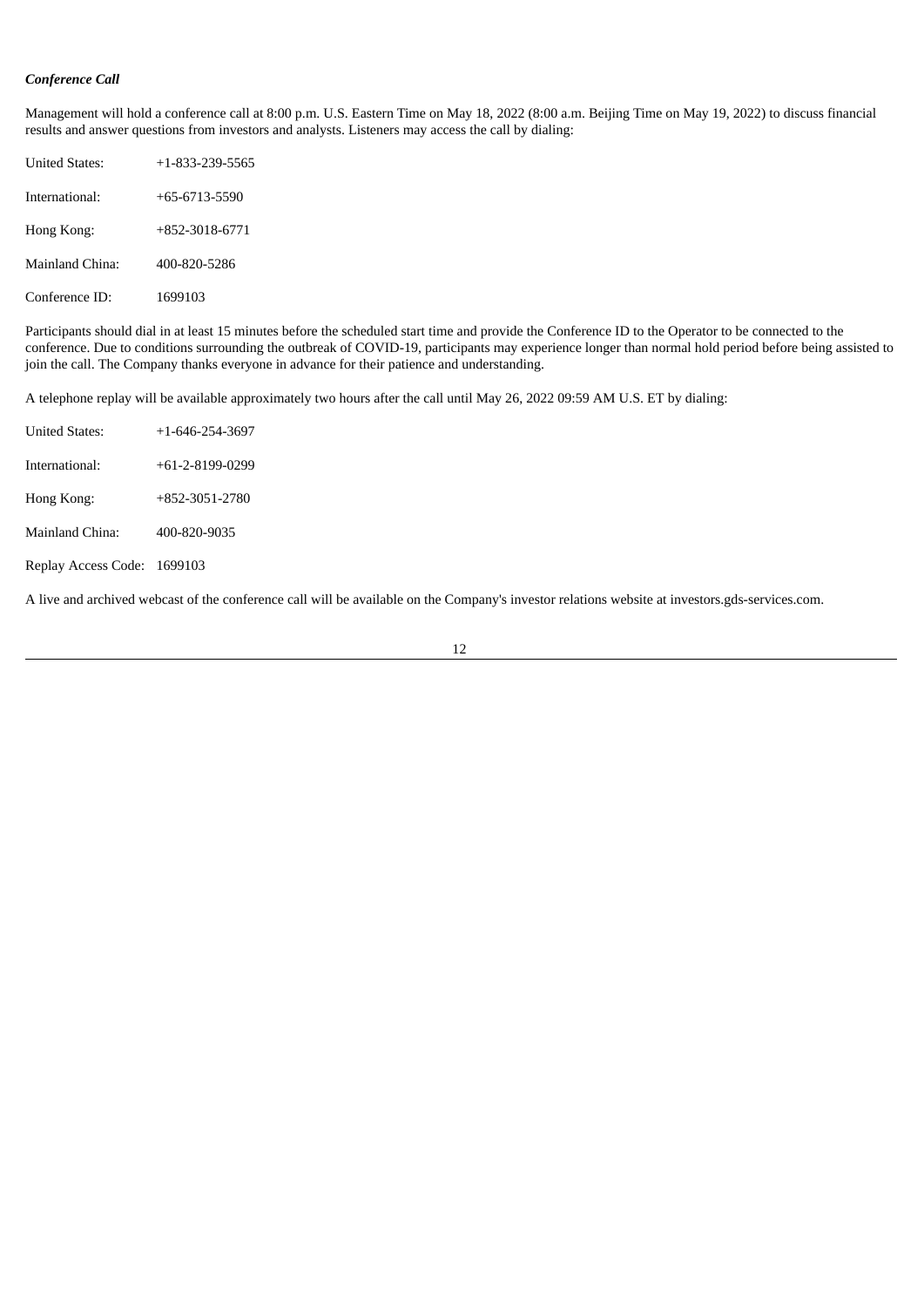#### *Non-GAAP Disclosure*

Our management and board of directors use Adjusted EBITDA, Adjusted EBITDA margin, Adjusted GP and Adjusted GP margin, which are non-GAAP financial measures, to evaluate our operating performance, establish budgets and develop operational goals for managing our business. We believe that the exclusion of the income and expenses eliminated in calculating Adjusted EBITDA and Adjusted GP can provide useful and supplemental measures of our core operating performance. In particular, we believe that the use of Adjusted EBITDA as a supplemental performance measure captures the trend in our operating performance by excluding from our operating results the impact of our capital structure (primarily interest expense), asset base charges (primarily depreciation and amortization, operating lease cost relating to prepaid land use rights and accretion expenses for asset retirement costs), other non-cash expenses (primarily share-based compensation expenses), and other income and expenses which we believe are not reflective of our operating performance, whereas the use of adjusted gross profit as a supplemental performance measure captures the trend in gross profit performance of our data centers in service by excluding from our gross profit the impact of asset base charges (primarily depreciation and amortization, operating lease cost relating to prepaid land use rights and accretion expenses for asset retirement costs) and other non-cash expenses (primarily share-based compensation expenses) included in cost of revenue.

We note that depreciation and amortization is a fixed cost which commences as soon as each data center enters service. However, it usually takes several years for new data centers to reach high levels of utilization and profitability. The Company incurs significant depreciation and amortization costs for its early stage data center assets. Accordingly, gross profit, which is a measure of profitability after taking into account depreciation and amortization, does not accurately reflect the Company's core operating performance.

We also present these non-GAAP measures because we believe these non-GAAP measures are frequently used by securities analysts, investors and other interested parties as measures of the financial performance of companies in our industry.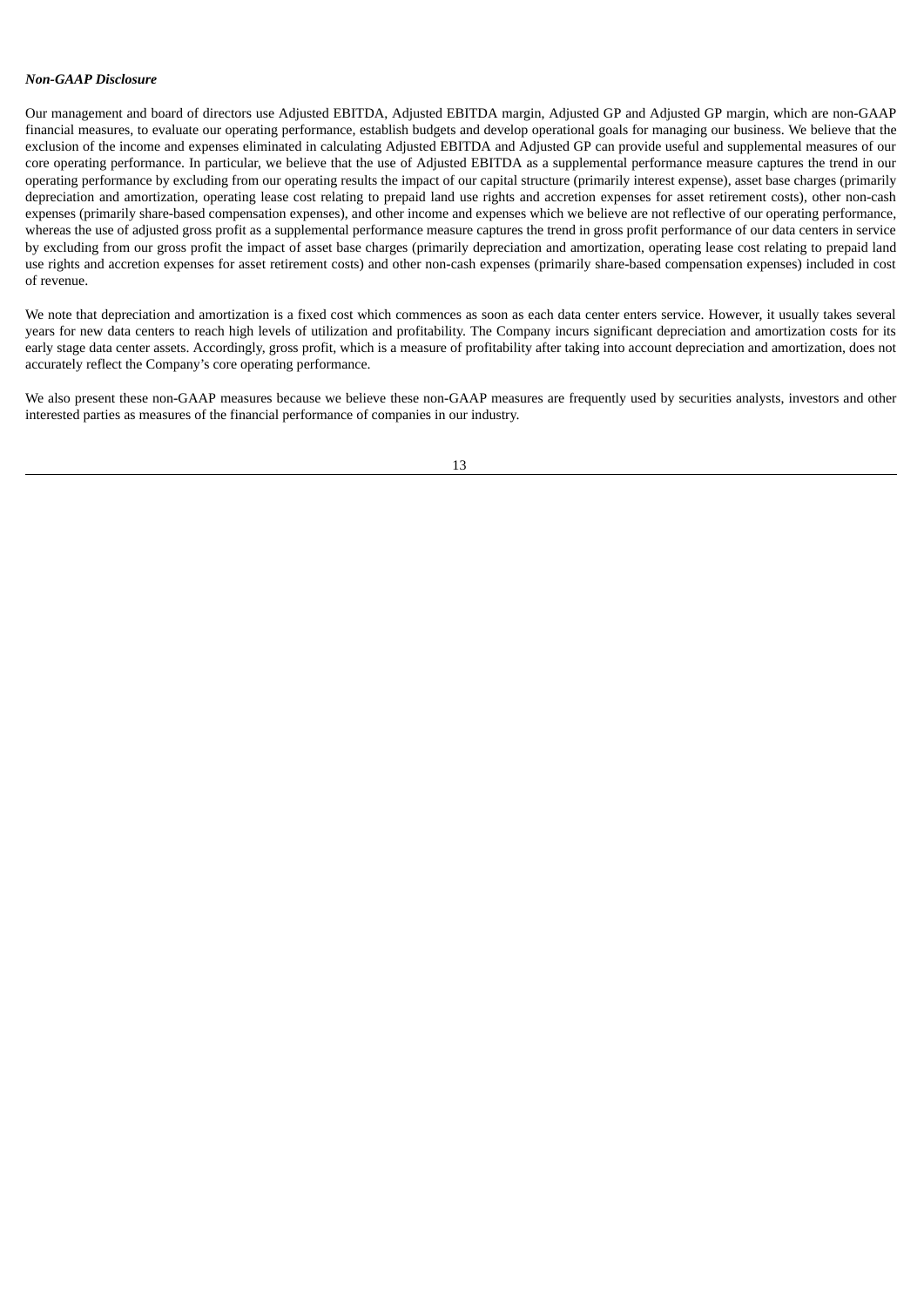These non-GAAP financial measures are not defined under U.S. GAAP and are not presented in accordance with U.S. GAAP. These non-GAAP financial measures have limitations as analytical tools, and when assessing our operating performance, cash flows or our liquidity, investors should not consider them in isolation, or as a substitute for gross profit, net income (loss), cash flows provided by (used in) operating activities or other consolidated statements of operations and cash flow data prepared in accordance with U.S. GAAP. There are a number of limitations related to the use of these non-GAAP financial measures instead of their nearest GAAP equivalent. First, Adjusted EBITDA, Adjusted EBITDA margin, Adjusted GP, and Adjusted GP margin are not substitutes for gross profit, net income (loss), cash flows provided by (used in) operating activities or other consolidated statements of operation and cash flow data prepared in accordance with U.S. GAAP. Second, other companies may calculate these non-GAAP financial measures differently or may use other measures to evaluate their performance, all of which could reduce the usefulness of these non-GAAP financial measures as tools for comparison. Finally, these non-GAAP financial measures do not reflect the impact of net interest expenses, incomes tax benefits (expenses), depreciation and amortization, operating lease cost relating to prepaid land use rights, accretion expenses for asset retirement costs, share-based compensation expenses and gain from purchase price adjustment, each of which have been and may continue to be incurred in our business.

We mitigate these limitations by reconciling the non-GAAP financial measure to the most comparable U.S. GAAP performance measure, all of which should be considered when evaluating our performance.

For more information on these non-GAAP financial measures, please see the table captioned "Reconciliations of GAAP and non-GAAP results" set forth at the end of this press release.

#### *Exchange Rate*

This announcement contains translations of certain RMB amounts into U.S. dollars ("USD") at specified rates solely for the convenience of the reader. Unless otherwise stated, all translations from RMB to USD were made at the rate of RMB 6.3393 to US\$1.00, the noon buying rate in effect on March 31, 2022 in the H.10 statistical release of the Federal Reserve Board. The Company makes no representation that the RMB or USD amounts referred could be converted into USD or RMB, as the case may be, at any particular rate or at all.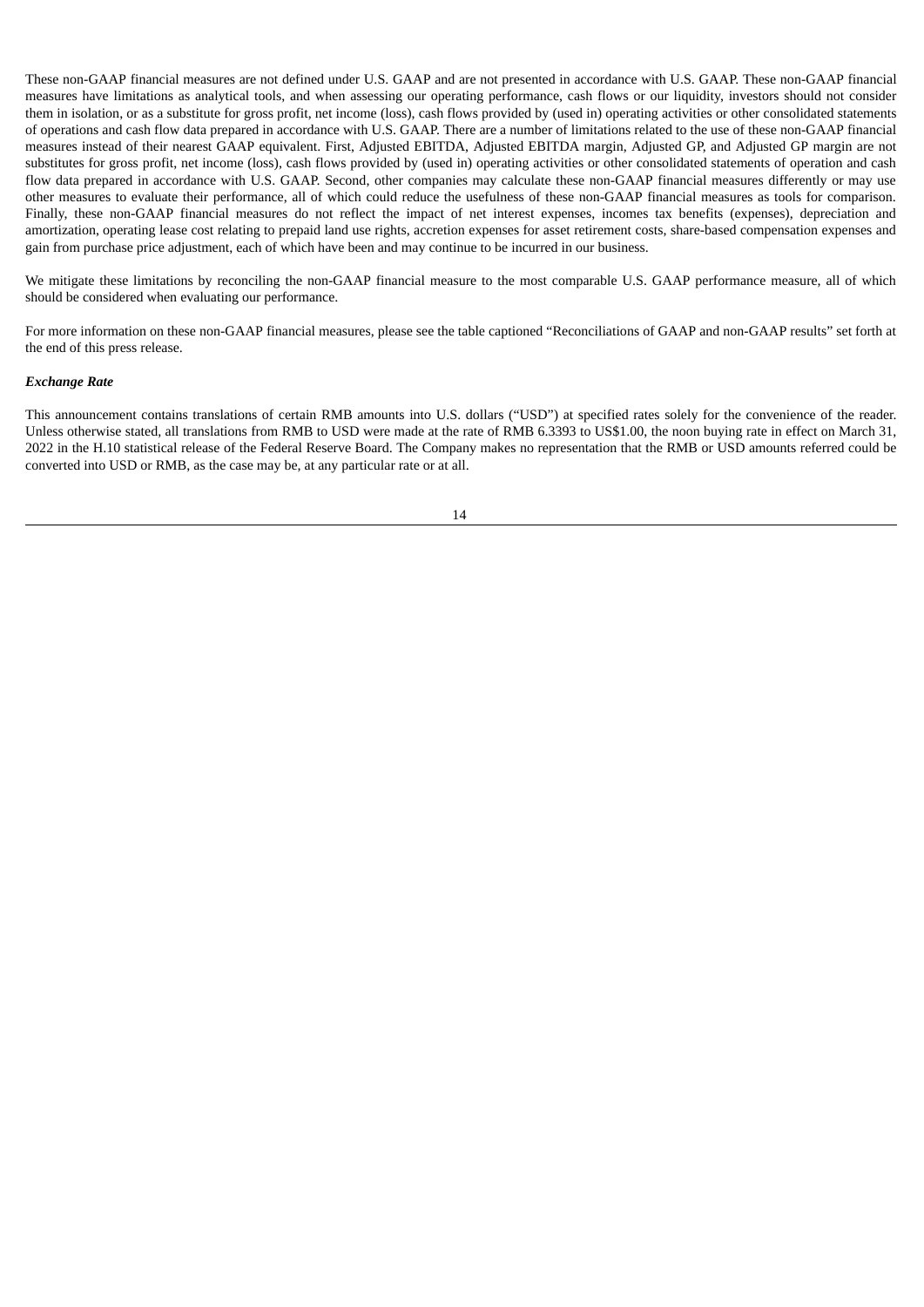## *Statement Regarding Preliminary Unaudited Financial Information*

The unaudited financial information set out in this earnings release is preliminary and subject to potential adjustments. Adjustments to the consolidated financial statements may be identified when audit work has been performed for the Company's year-end audit, which could result in significant differences from this preliminary unaudited financial information.

### **About GDS Holdings Limited**

GDS Holdings Limited (NASDAQ: GDS; HKEX: 9698) is a leading developer and operator of high-performance data centers in China. The Company's facilities are strategically located in China's primary economic hubs where demand for high-performance data center services is concentrated. The Company also builds, operates and transfers data centers at other locations selected by its customers in order to fulfill their broader requirements. The Company's data centers have large net floor area, high power capacity, density and efficiency, and multiple redundancies across all critical systems. GDS is carrier and cloud-neutral, which enables its customers to access all the major PRC telecommunications networks, as well as the largest PRC and global public clouds which are hosted in many of its facilities. The Company offers co-location and a suite of value-added services, including managed hybrid cloud services through direct private connection to leading public clouds, managed network services, and, where required, the resale of public cloud services. The Company has a 21-year track record of service delivery, successfully fulfilling the requirements of some of the largest and most demanding customers for outsourced data center services in China. The Company's customer base consists predominantly of hyperscale cloud service providers, large internet companies, financial institutions, telecommunications carriers, IT service providers, and large domestic private sector and multinational corporations.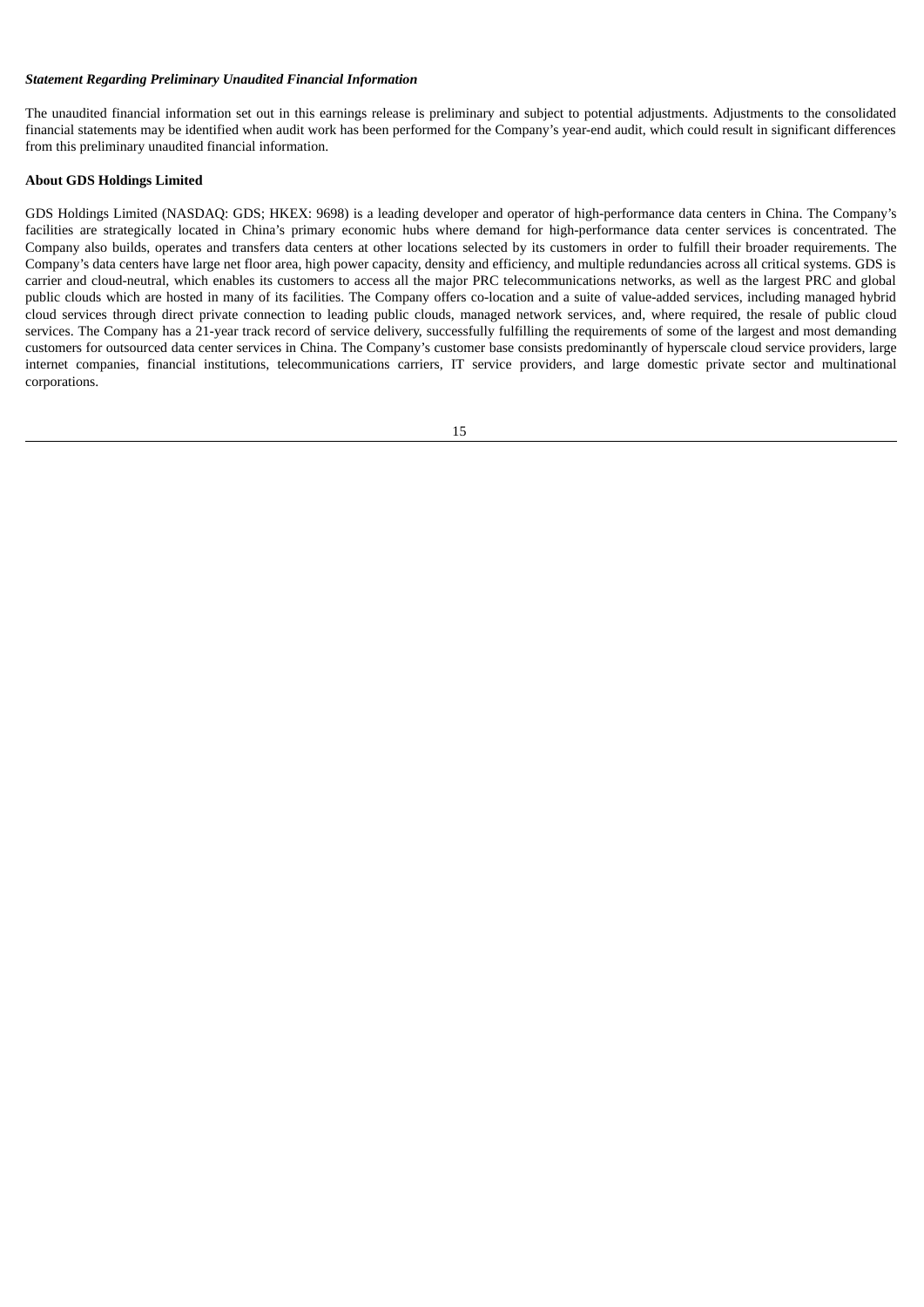#### **Safe Harbor Statement**

This announcement contains forward-looking statements. These statements are made under the "safe harbor" provisions of the U.S. Private Securities Litigation Reform Act of 1995. These forward-looking statements can be identified by terminology such as "aim," "anticipate," "believe," "continue," "estimate," "expect," "future," "guidance," "intend," "is/are likely to," "may," "ongoing," "plan," "potential," "target," "will," and similar statements. Among other things, statements that are not historical facts, including statements about GDS Holdings' beliefs and expectations regarding the growth of its businesses and its revenue for the full fiscal year, the business outlook and quotations from management in this announcement, as well as GDS Holdings' strategic and operational plans, are or contain forward-looking statements. GDS Holdings may also make written or oral forward-looking statements in its periodic reports to the U.S. Securities and Exchange Commission (the "SEC") on Forms 20-F and 6-K, in its current, interim and annual reports to shareholders, in announcements, circulars or other publications made on the website of the Stock Exchange of Hong Kong Limited (the "Hong Kong Stock Exchange"), in press releases and other written materials and in oral statements made by its officers, directors or employees to third parties. Forwardlooking statements involve inherent risks and uncertainties. A number of factors could cause GDS Holdings' actual results or financial performance to differ materially from those contained in any forward-looking statement, including but not limited to the following: GDS Holdings' goals and strategies; GDS Holdings' future business development, financial condition and results of operations; the expected growth of the market for high-performance data centers, data center solutions and related services in China; GDS Holdings' expectations regarding demand for and market acceptance of its highperformance data centers, data center solutions and related services; GDS Holdings' expectations regarding building, strengthening and maintaining its relationships with new and existing customers; the continued adoption of cloud computing and cloud service providers in China; risks and uncertainties associated with increased investments in GDS Holdings' business and new data center initiatives; risks and uncertainties associated with strategic acquisitions and investments; GDS Holdings' ability to maintain or grow its revenue or business; fluctuations in GDS Holdings' operating results; changes in laws, regulations and regulatory environment that affect GDS Holdings' business operations; competition in GDS Holdings' industry in China; security breaches; power outages; and fluctuations in general economic and business conditions in China and globally, the impact of the COVID-19 outbreak, and assumptions underlying or related to any of the foregoing. Further information regarding these and other risks, uncertainties or factors is included in GDS Holdings' filings with the SEC, including its annual report on Form 20-F, and with the Hong Kong Stock Exchange. All information provided in this press release is as of the date of this press release and are based on assumptions that GDS Holdings believes to be reasonable as of such date, and GDS Holdings does not undertake any obligation to update any forward-looking statement, except as required under applicable law.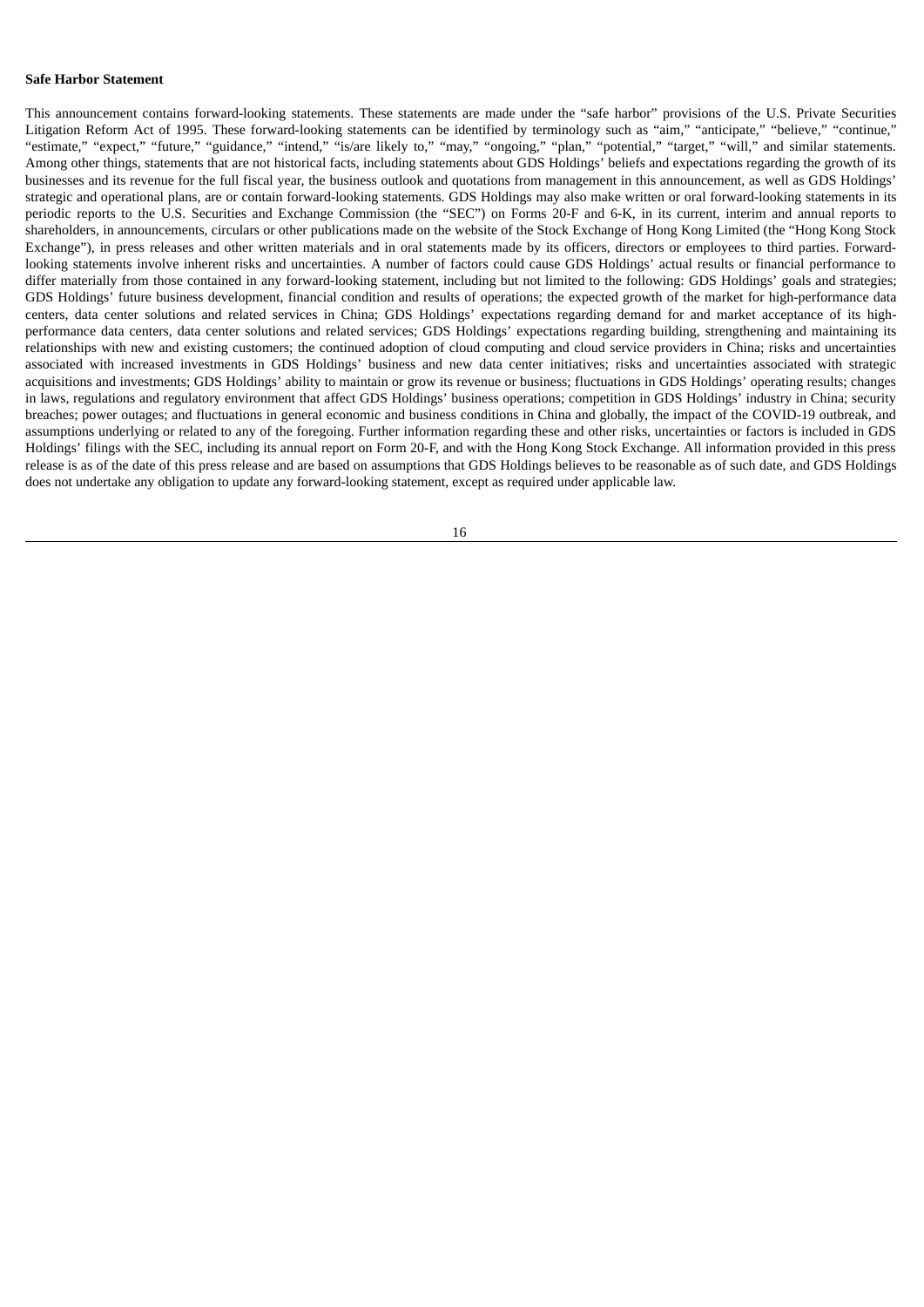**For investor and media inquiries, please contact:**

#### **GDS Holdings Limited** Laura Chen

Phone: +86 (21) 2029-2203 Email: ir@gds-services.com

# **The Piacente Group, Inc.**

Ross Warner Phone: +86 (10) 6508-0677 Email: GDS@tpg-ir.com

Brandi Piacente Phone: +1 (212) 481-2050 Email: GDS@tpg-ir.com

GDS Holdings Limited

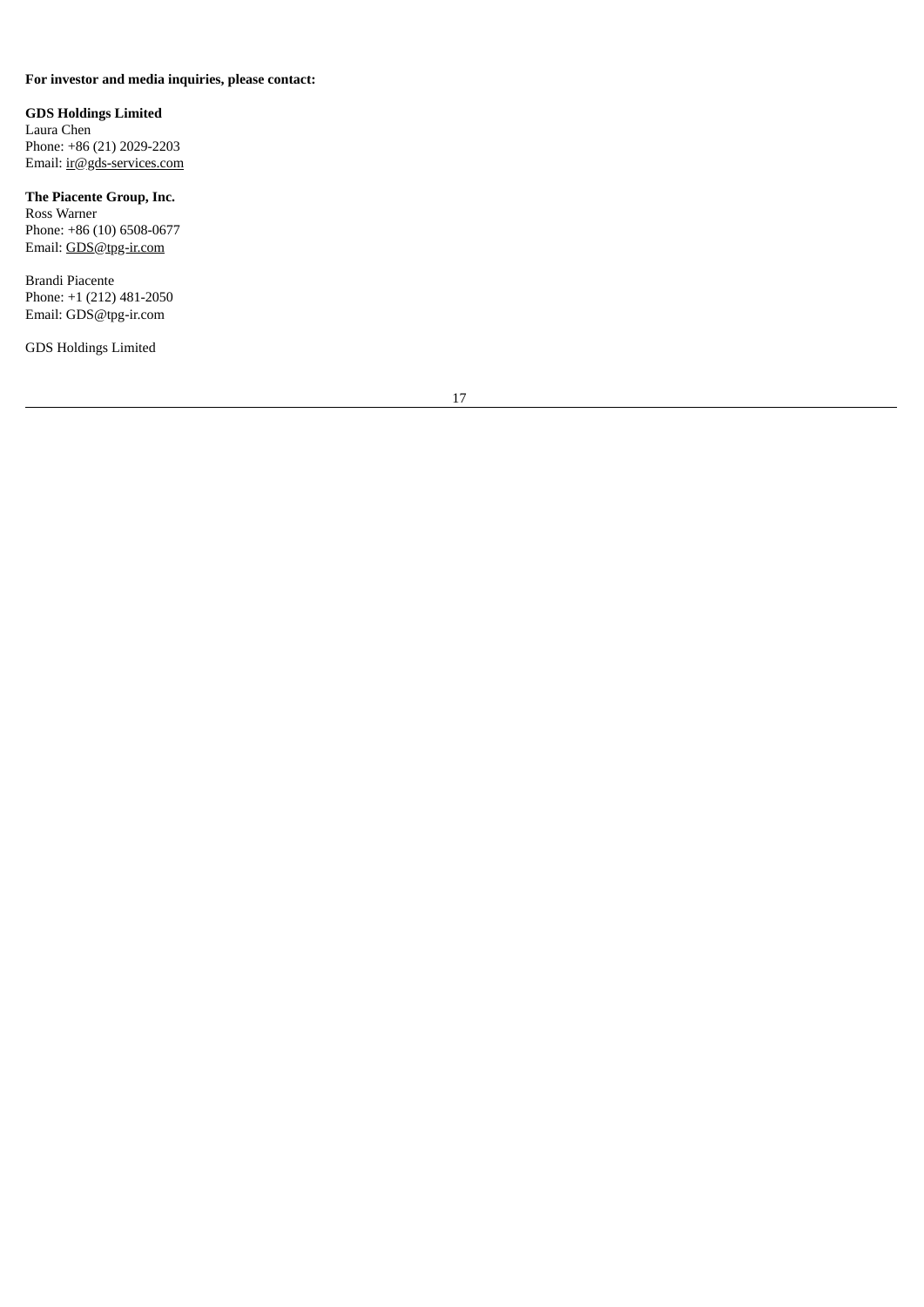## **GDS HOLDINGS LIMITED UNAUDITED CONDENSED CONSOLIDATED BALANCE SHEETS (Amount in thousands of Renminbi ("RMB") and US dollars ("US\$"))**

|                                                                   | As of<br>December 31,<br>2021 | As of March 31, 2022 |            |
|-------------------------------------------------------------------|-------------------------------|----------------------|------------|
|                                                                   | <b>RMB</b>                    | <b>RMB</b>           | US\$       |
| <b>Assets</b>                                                     |                               |                      |            |
| Current assets                                                    |                               |                      |            |
| Cash                                                              | 9,968,109                     | 11,320,911           | 1,785,830  |
| Accounts receivable, net of allowance for doubtful accounts       | 1,732,686                     | 2,313,110            | 364,884    |
| Value-added-tax ("VAT") recoverable                               | 229,090                       | 243,739              | 38,449     |
| Prepaid expenses and other current assets                         | 2,533,990                     | 634,039              | 100,017    |
| <b>Total current assets</b>                                       | 14,463,875                    | 14,511,799           | 2,289,180  |
| Property and equipment, net                                       | 40,623,503                    | 43,012,296           | 6,785,023  |
| Prepaid land use rights, net                                      | 634,953                       | 23,462               | 3,701      |
| Operating lease right-of-use assets                               | 4,030,205                     | 6,043,180            | 953,288    |
| Goodwill and intangible assets, net                               | 8,359,141                     | 8,300,319            | 1,309,343  |
| Other non-current assets                                          | 3,520,766                     | 3,774,367            | 595,392    |
| <b>Total assets</b>                                               | 71,632,443                    | 75,665,423           | 11,935,927 |
|                                                                   |                               |                      |            |
| <b>Liabilities, Mezzanine Equity and Equity</b>                   |                               |                      |            |
| <b>Current liabilities</b>                                        |                               |                      |            |
| Short-term borrowings and current portion of long-term borrowings | 5,948,013                     | 6,242,273            | 984,694    |
| Accounts payable                                                  | 3,901,799                     | 3,758,021            | 592,813    |
| Accrued expenses and other payables                               | 2,770,547                     | 2,508,480            | 395,705    |
| Operating lease liabilities, current                              | 145,739                       | 161,896              | 25,538     |
| Finance lease and other financing obligations, current            | 699,145                       | 550,831              | 86,891     |
| <b>Total current liabilities</b>                                  | 13,465,243                    | 13,221,501           | 2,085,641  |
|                                                                   |                               |                      |            |
| Long-term borrowings, excluding current portion                   | 18,284,514                    | 19,594,061           | 3,090,887  |
| Convertible bonds payable                                         | 1,895,846                     | 5,804,509            | 915,639    |
| Operating lease liabilities, non-current                          | 1,883,560                     | 1,966,985            | 310,284    |
| Finance lease and other financing obligations, non-current        | 8,933,540                     | 8,585,370            | 1,354,309  |
| Other long-term liabilities                                       | 1,273,578                     | 1,497,472            | 236,220    |
| <b>Total liabilities</b>                                          | 45,736,281                    | 50,669,898           | 7,992,980  |
| Mezzanine equity                                                  |                               |                      |            |
| Redeemable preferred shares                                       | 958,480                       | 954,346              | 150,544    |
| Redeemable non-controlling interests                              | 404,673                       | $\bf{0}$             |            |
| <b>Total mezzanine equity</b>                                     | 1,363,153                     | 954,346              | 150,544    |
|                                                                   |                               |                      |            |
| GDS Holdings Limited shareholders' equity                         |                               |                      |            |
| Ordinary shares                                                   | 507                           | 516                  | 81         |
| Additional paid-in capital                                        | 28,983,330                    | 28,877,508           | 4,555,315  |
| Accumulated other comprehensive loss                              | (599, 186)                    | (612, 516)           | (96, 622)  |
| Accumulated deficit                                               | (3,910,815)                   | (4,283,586)          | (675, 719) |
| <b>Total GDS Holdings Limited shareholders' equity</b>            | 24,473,836                    | 23,981,922           | 3,783,055  |
| Non-controlling interests                                         | 59,173                        | 59,257               | 9,348      |
| <b>Total equity</b>                                               | 24,533,009                    | 24,041,179           | 3,792,403  |
|                                                                   |                               |                      |            |
| Total liabilities, mezzanine equity and equity                    | 71,632,443                    | 75,665,423           | 11,935,927 |
|                                                                   |                               |                      |            |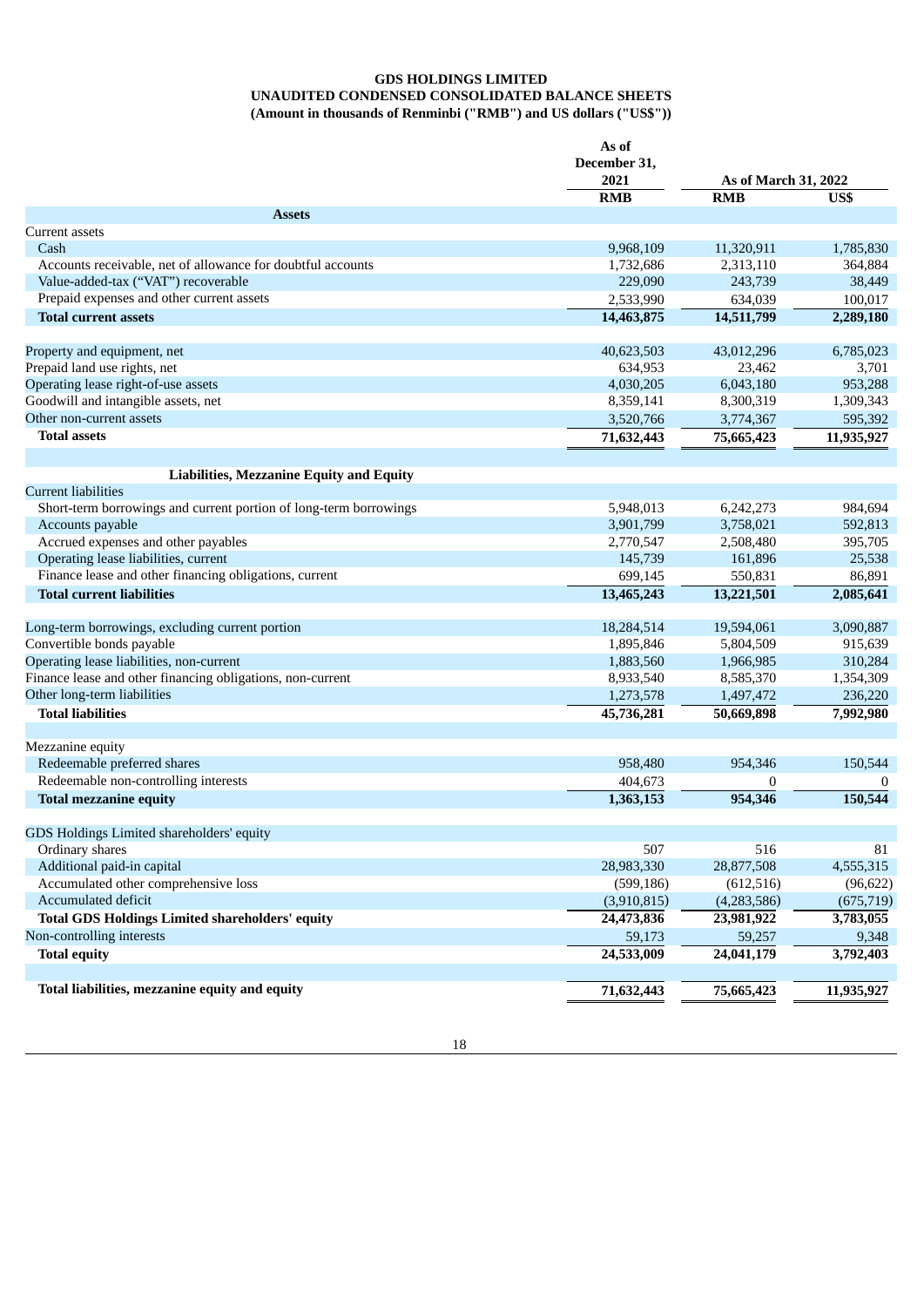## **GDS HOLDINGS LIMITED UNAUDITED CONDENSED CONSOLIDATED STATEMENTS OF OPERATIONS (Amount in thousands of Renminbi ("RMB") and US dollars ("US\$") except for number of shares and per share data)**

|                                                                        | Three months ended |                |                       |               |
|------------------------------------------------------------------------|--------------------|----------------|-----------------------|---------------|
|                                                                        | March 31,          | December 31,   |                       |               |
|                                                                        | 2021               | 2021           | <b>March 31, 2022</b> |               |
|                                                                        | <b>RMB</b>         | <b>RMB</b>     | <b>RMB</b>            | US\$          |
| <b>Net revenue</b>                                                     |                    |                |                       |               |
| Service revenue                                                        | 1,704,492          | 2,185,857      | 2,243,535             | 353,909       |
| <b>Equipment sales</b>                                                 | 1,475              | 1,520          | 59                    | 9             |
| <b>Total net revenue</b>                                               | 1,705,967          | 2,187,377      | 2,243,594             | 353,918       |
| Cost of revenue                                                        | (1,309,115)        | (1,700,104)    | (1,757,177)           | (277, 188)    |
| <b>Gross profit</b>                                                    | 396,852            | 487,273        | 486,417               | 76,730        |
| <b>Operating expenses</b>                                              |                    |                |                       |               |
| Selling and marketing expenses                                         | (35,695)           | (42, 101)      | (41, 555)             | (6, 555)      |
| General and administrative expenses                                    | (231,099)          | (280, 744)     | (299, 712)            | (47, 278)     |
| Research and development expenses                                      | (9,293)            | (12, 422)      | (9,767)               | (1,541)       |
| <b>Income from operations</b>                                          | 120,765            | 152,006        | 135,383               | 21,356        |
| Other income (expenses):                                               |                    |                |                       |               |
| Net interest expenses                                                  | (357, 670)         | (442, 828)     | (453, 481)            | (71, 535)     |
| Foreign currency exchange gain (loss), net                             | 1,202              | (3,932)        | (4,720)               | (745)         |
| Gain from purchase price adjustment                                    | $\Omega$           | 7,010          | $\mathbf{0}$          | $\Omega$      |
| Others, net                                                            | 16,309             | 37,194         | 21,533                | 3,397         |
| Loss before income taxes                                               | (219, 394)         | (250, 550)     | (301, 285)            | (47, 527)     |
| Income tax expenses                                                    | (59, 343)          | (62, 332)      | (71,968)              | (11, 353)     |
| <b>Net loss</b>                                                        | (278, 737)         | (312, 882)     | (373, 253)            | (58, 880)     |
| Net loss (income) attributable to non-controlling interests            | $\Omega$           | 911            | (173)                 | (27)          |
| Net loss (income) attributable to redeemable non-controlling interests | 1,996              | (3, 917)       | 655                   | 103           |
| Net loss attributable to GDS Holdings Limited shareholders             | (276, 741)         | (315, 888)     | (372, 771)            | (58, 804)     |
| Accretion to redemption value of redeemable non-controlling interests  | (11,970)           | (22, 533)      | (10, 801)             | (1,704)       |
| Adjustment to the redemption value of redeemable non-controlling       |                    |                |                       |               |
| interests                                                              | $\overline{0}$     | $\overline{0}$ | (178, 982)            | (28, 234)     |
| Net loss available to GDS Holdings Limited shareholders                | (288,711)          | (338, 421)     | (562, 554)            | (88, 742)     |
| Cumulative dividend on redeemable preferred shares                     | (12, 183)          | (12, 267)      | (11, 912)             | (1,879)       |
| Net loss available to GDS Holdings Limited ordinary shareholders       | (300, 894)         | (350, 688)     | (574, 466)            | (90,621)      |
| Loss per ordinary share                                                |                    |                |                       |               |
| <b>Basic and diluted</b>                                               | (0.21)             | (0.24)         | (0.39)                | (0.06)        |
| Weighted average number of ordinary share outstanding                  |                    |                |                       |               |
| Basic and diluted                                                      | 1,445,786,554      | 1,459,816,733  | 1,460,918,179         | 1,460,918,179 |
|                                                                        |                    |                |                       |               |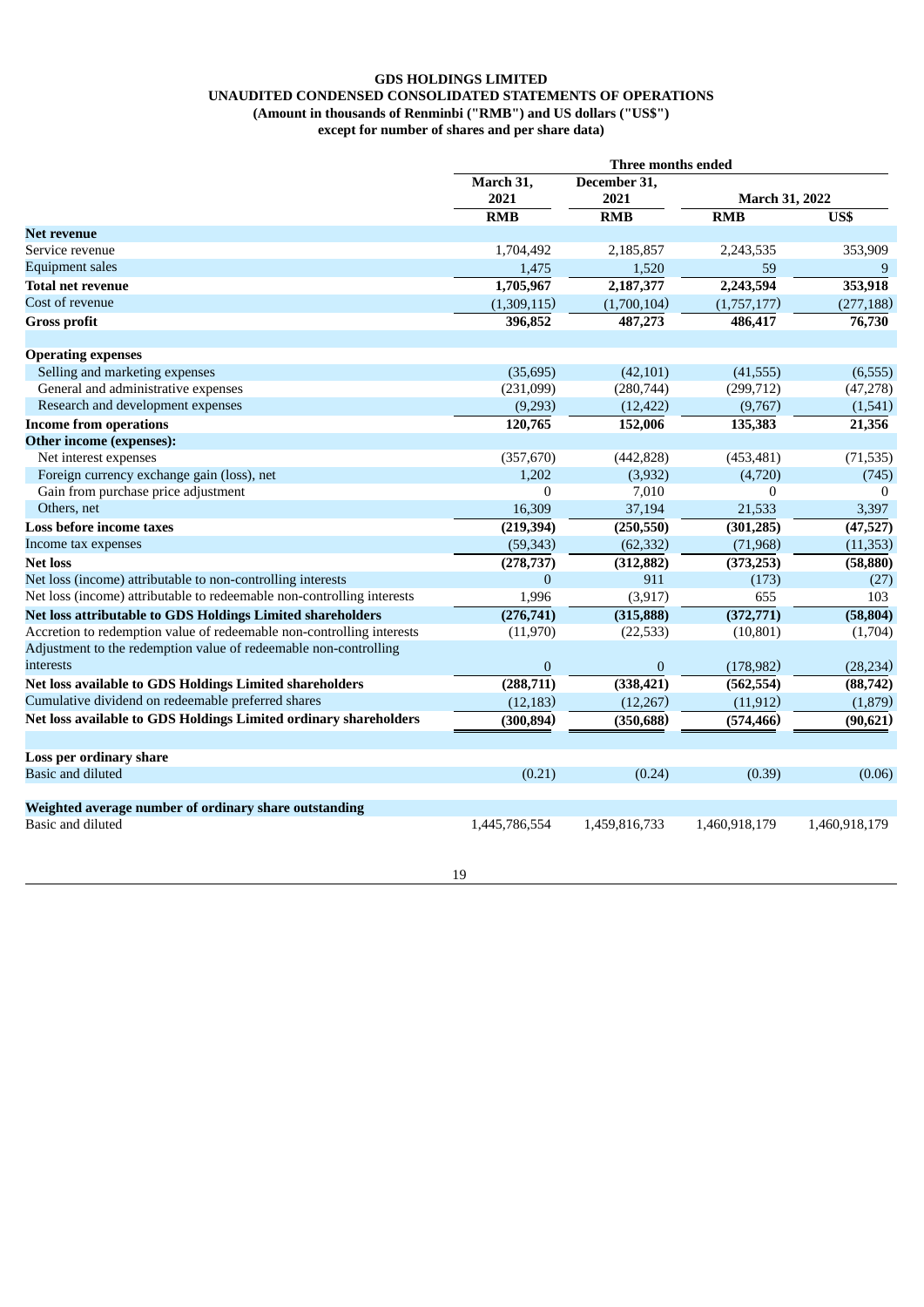## **GDS HOLDINGS LIMITED UNAUDITED CONDENSED CONSOLIDATED STATEMENTS OF COMPREHENSIVE LOSS (Amount in thousands of Renminbi ("RMB") and US dollars ("US\$"))**

|                                                                        | Three months ended |                      |            |                       |  |
|------------------------------------------------------------------------|--------------------|----------------------|------------|-----------------------|--|
|                                                                        | March 31,<br>2021  | December 31.<br>2021 |            | <b>March 31, 2022</b> |  |
|                                                                        | <b>RMB</b>         | <b>RMB</b>           | <b>RMB</b> | US\$                  |  |
| <b>Net loss</b>                                                        | (278, 737)         | (312, 882)           | (373, 253) | (58, 880)             |  |
| Foreign currency translation adjustments, net of nil tax               | 26,123             | (70, 816)            | (13, 419)  | (2,117)               |  |
| <b>Comprehensive loss</b>                                              | (252, 614)         | (383, 698)           | (386, 672) | (60, 997)             |  |
| Comprehensive loss (income) attributable to non-controlling interests  |                    | 1,074                | (84)       | (13)                  |  |
| Comprehensive loss (income) attributable to redeemable non-controlling |                    |                      |            |                       |  |
| interests                                                              | 1,996              | (3, 917)             | 655        | 103                   |  |
| <b>Comprehensive loss attributable to GDS Holdings Limited</b>         |                    |                      |            |                       |  |
| shareholders                                                           | (250, 618)         | (386, 541)           | (386, 101) | (60, 907)             |  |
|                                                                        |                    |                      |            |                       |  |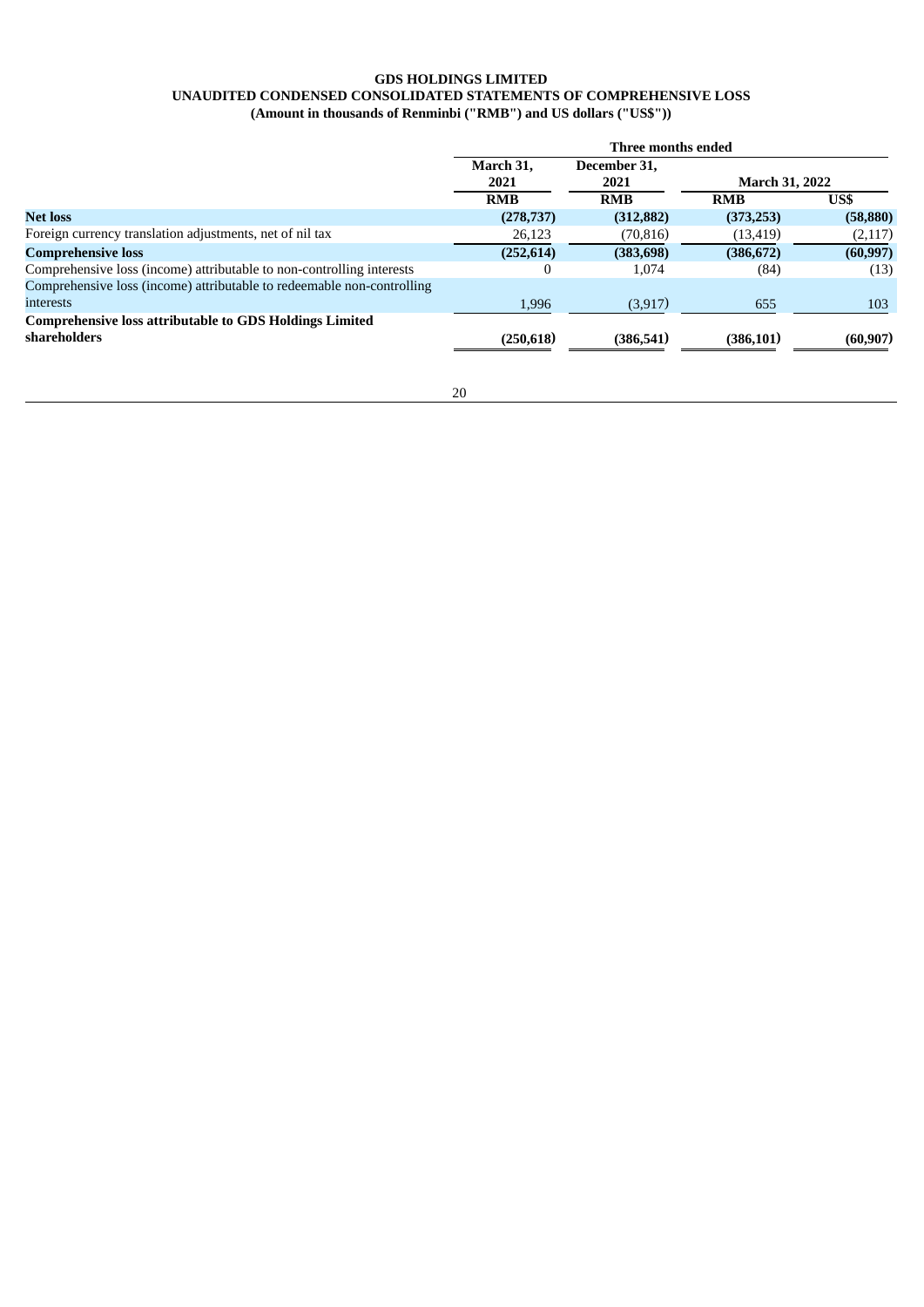## **GDS HOLDINGS LIMITED UNAUDITED CONDENSED CONSOLIDATED STATEMENTS OF CASH FLOWS (Amount in thousands of Renminbi ("RMB") and US dollars ("US\$"))**

|                                                             | Three months ended |                      |                       |            |
|-------------------------------------------------------------|--------------------|----------------------|-----------------------|------------|
|                                                             | March 31,<br>2021  | December 31,<br>2021 | <b>March 31, 2022</b> |            |
|                                                             | <b>RMB</b>         | <b>RMB</b>           | <b>RMB</b>            | US\$       |
| <b>Net loss</b>                                             | (278, 737)         | (312, 882)           | (373, 253)            | (58, 880)  |
| Depreciation and amortization                               | 560,220            | 739,176              | 781,756               | 123,319    |
| Amortization of debt issuance cost and debt discount        | 35,942             | 63,325               | 40,547                | 6,396      |
| Share-based compensation expense                            | 108,111            | 90,906               | 92,977                | 14,667     |
| Gain from purchase price adjustment                         | $\theta$           | (7,010)              | $\overline{0}$        | $\Omega$   |
| <b>Others</b>                                               | (13, 135)          | (27, 042)            | 4,501                 | 710        |
| Changes in operating assets and liabilities                 | (436,598)          | (140, 378)           | (791, 258)            | (124, 818) |
| Net cash (used in) provided by operating activities         | (24, 197)          | 406,095              | (244,730)             | (38,606)   |
|                                                             |                    |                      |                       |            |
| Purchase of property and equipment and land use rights      | (2,274,905)        | (2,313,896)          | (2,161,747)           | (341,007)  |
| Payments related to acquisitions and investments            | (32,805)           | (415,746)            | (2,770,277)           | (437,000)  |
| Net cash used in investing activities                       | (2,307,710)        | (2,729,642)          | (4,932,024)           | (778,007)  |
|                                                             |                    |                      |                       |            |
| Net proceeds from financing activities                      | 938,433            | 4,118,458            | 4,610,815             | 727,338    |
| Net cash provided by financing activities                   | 938,433            | 4,118,458            | 4,610,815             | 727,338    |
| Effect of exchange rate changes on cash and restricted cash | 46,069             | 8,790                | (5,920)               | (934)      |
|                                                             |                    |                      |                       |            |
| Net (decrease) increase of cash and restricted cash         | (1,347,405)        | 1,803,701            | (571, 859)            | (90, 209)  |
| Cash and restricted cash at beginning of period             | 16,492,929         | 10,222,666           | 12,026,367            | 1,897,113  |
| Cash and restricted cash at end of period                   | 15,145,524         | 12,026,367           | 11,454,508            | 1,806,904  |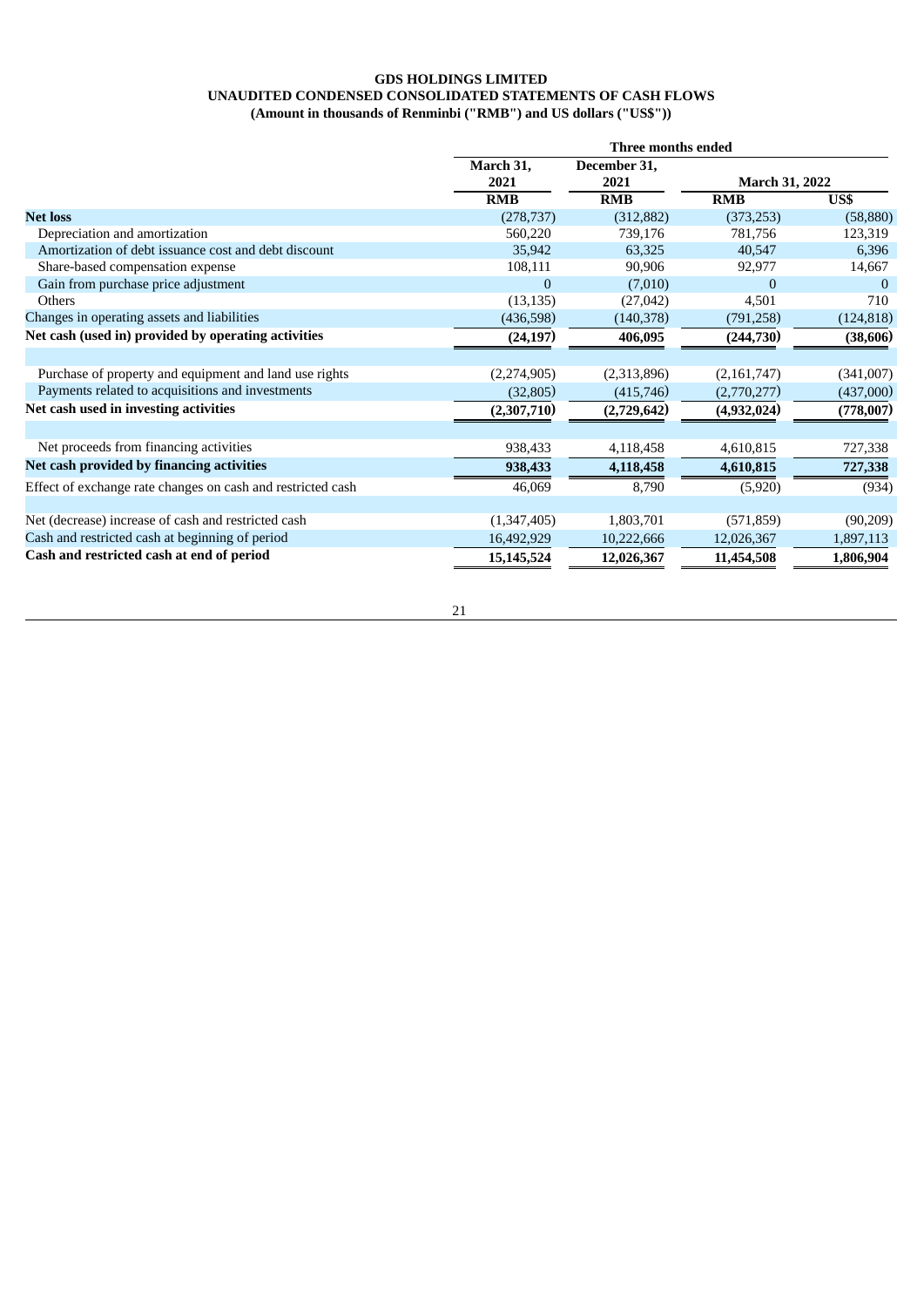## **GDS HOLDINGS LIMITED RECONCILIATIONS OF GAAP AND NON-GAAP RESULTS (Amount in thousands of Renminbi ("RMB") and US dollars ("US\$") except for percentage data)**

|                                                          | Three months ended |              |                       |         |
|----------------------------------------------------------|--------------------|--------------|-----------------------|---------|
|                                                          | March 31,          | December 31, |                       |         |
|                                                          | 2021               | 2021         | <b>March 31, 2022</b> |         |
|                                                          | <b>RMB</b>         | <b>RMB</b>   | <b>RMB</b>            | US\$    |
| <b>Gross profit</b>                                      | 396,852            | 487,273      | 486,417               | 76,730  |
| Depreciation and amortization                            | 496,939            | 632,779      | 658,878               | 103,935 |
| Operating lease cost relating to prepaid land use rights | 1,259              | 1.249        | 1,918                 | 303     |
| Accretion expenses for asset retirement costs            | 1,834              | 1,483        | 1,602                 | 253     |
| Share-based compensation expenses                        | 31,147             | 25,613       | 25,833                | 4,075   |
| <b>Adjusted GP</b>                                       | 928,031            | 1,148,397    | 1,174,648             | 185,296 |
| <b>Adjusted GP margin</b>                                | 54.4%              | 52.5%        | 52.4%                 | 52.4%   |